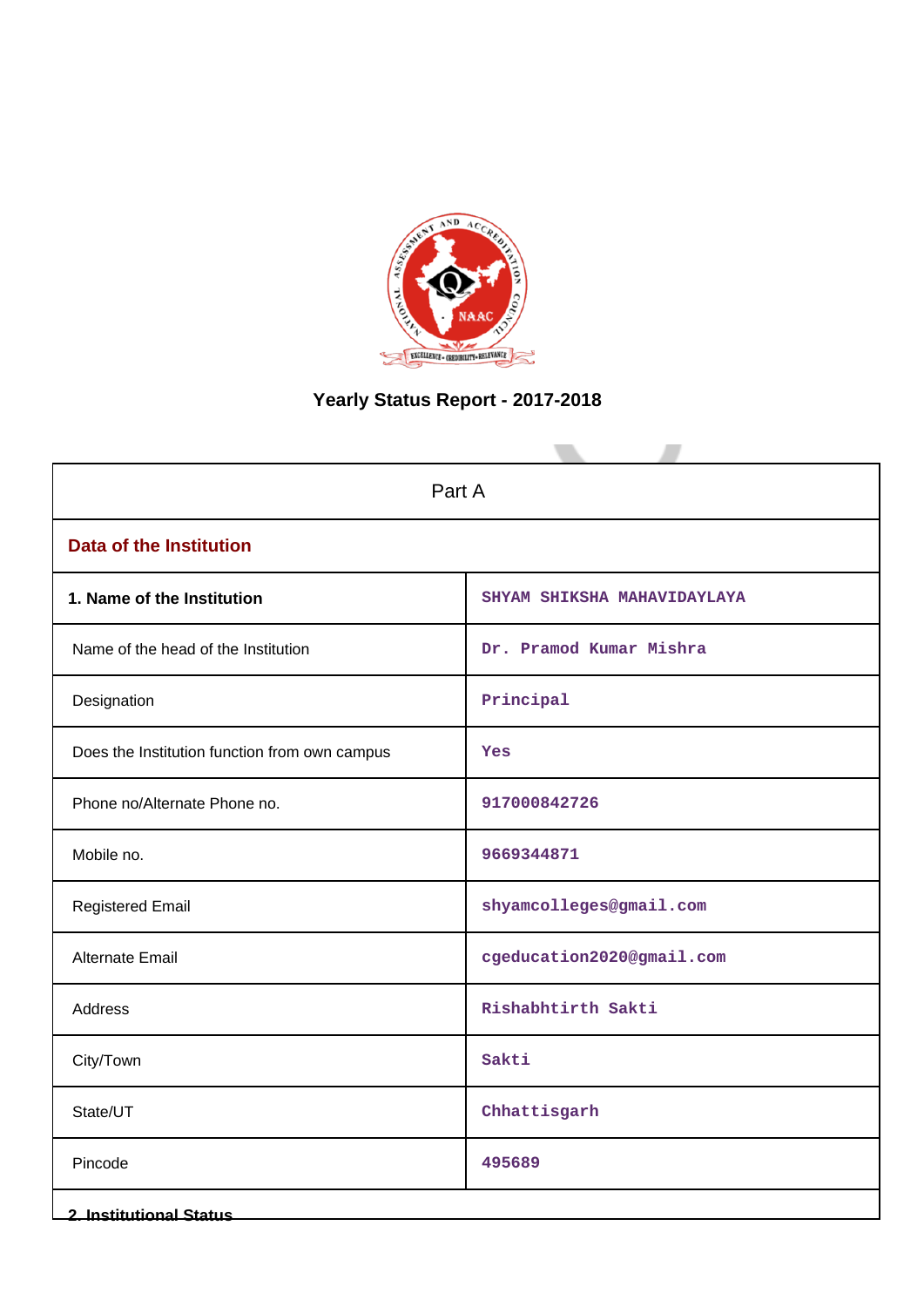| Affiliated / Constituent                                                 |       |             | Affiliated                                                                |                                       |           |  |
|--------------------------------------------------------------------------|-------|-------------|---------------------------------------------------------------------------|---------------------------------------|-----------|--|
| Type of Institution                                                      |       |             | Co-education                                                              |                                       |           |  |
| Location                                                                 |       |             | Rural                                                                     |                                       |           |  |
| <b>Financial Status</b>                                                  |       |             | private                                                                   |                                       |           |  |
| Name of the IQAC co-ordinator/Director                                   |       |             | Dr. V P Singh                                                             |                                       |           |  |
| Phone no/Alternate Phone no.                                             |       |             | 917000842726                                                              |                                       |           |  |
| Mobile no.                                                               |       |             | 9329611111                                                                |                                       |           |  |
| <b>Registered Email</b>                                                  |       |             |                                                                           | cgeducation2020@gmail.com             |           |  |
| Alternate Email                                                          |       |             |                                                                           | vinat.endia@gmail.com                 |           |  |
| 3. Website Address                                                       |       |             |                                                                           |                                       |           |  |
| Web-link of the AQAR: (Previous Academic Year)                           |       |             | https://www.shyamcollege.in/naac/aga<br>r-16-17.pdf                       |                                       |           |  |
| 4. Whether Academic Calendar prepared during<br>the year                 |       |             | Yes                                                                       |                                       |           |  |
| if yes, whether it is uploaded in the institutional website:<br>Weblink: |       |             | https://www.shyamcollege.in/ac-16-17.pd<br>£                              |                                       |           |  |
| <b>5. Accrediation Details</b>                                           |       |             |                                                                           |                                       |           |  |
| Cycle                                                                    | Grade | <b>CGPA</b> | Year of                                                                   | Validity                              |           |  |
|                                                                          |       |             | Accrediation                                                              | Period From                           | Period To |  |
|                                                                          |       |             | No Data Entered/Not Applicable!!!                                         |                                       |           |  |
| 6. Date of Establishment of IQAC                                         |       |             | $01 - Aug - 2015$                                                         |                                       |           |  |
| 7. Internal Quality Assurance System                                     |       |             |                                                                           |                                       |           |  |
|                                                                          |       |             | Quality initiatives by IQAC during the year for promoting quality culture |                                       |           |  |
| Item /Title of the quality initiative by<br><b>IQAC</b>                  |       |             | Date & Duration                                                           | Number of participants/ beneficiaries |           |  |
| Skill Development<br>Programme                                           |       |             | 110<br>21-Aug-2017<br>7                                                   |                                       |           |  |
| <b>Faculty Development</b>                                               |       |             | 04-Sep-2017<br>26                                                         |                                       |           |  |

 $\overline{\phantom{a}}$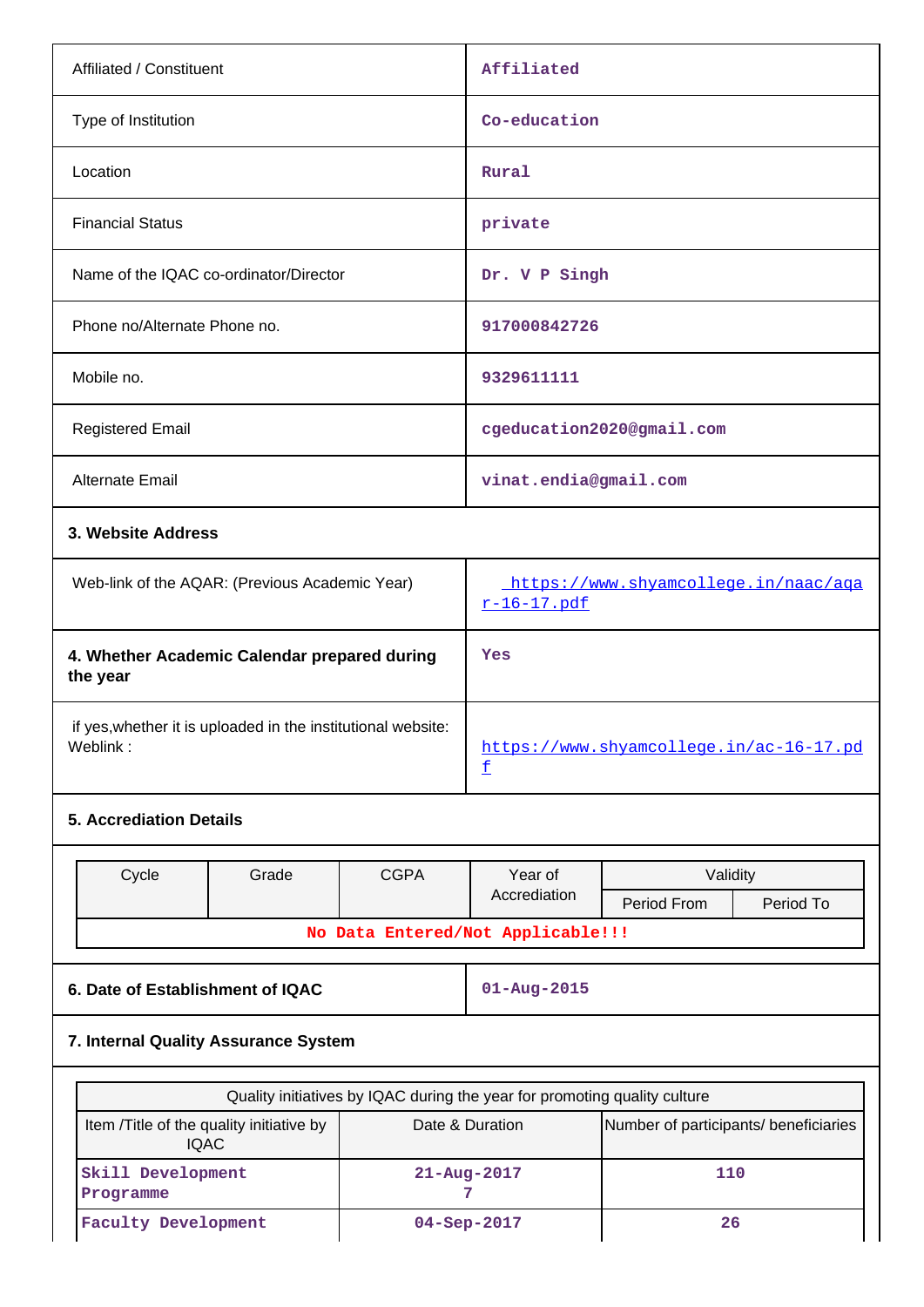| Programme                                                                                                                   |                                                                                                                    |            | 7 |                               |                               |  |                                |             |  |
|-----------------------------------------------------------------------------------------------------------------------------|--------------------------------------------------------------------------------------------------------------------|------------|---|-------------------------------|-------------------------------|--|--------------------------------|-------------|--|
|                                                                                                                             | Leadership Development<br>Programme                                                                                |            |   | 04-Oct-2017<br>$\overline{2}$ |                               |  | 120                            |             |  |
|                                                                                                                             | Human Rights Awareness<br>Programme                                                                                |            |   |                               | 13-Feb-2017<br>$\overline{a}$ |  |                                | 80          |  |
|                                                                                                                             |                                                                                                                    |            |   |                               | View File                     |  |                                |             |  |
| 8. Provide the list of funds by Central/ State Government- UGC/CSIR/DST/DBT/ICMR/TEQIP/World<br><b>Bank/CPE of UGC etc.</b> |                                                                                                                    |            |   |                               |                               |  |                                |             |  |
|                                                                                                                             | Institution/Departmen<br>Scheme<br>t/Faculty                                                                       |            |   |                               | <b>Funding Agency</b>         |  | Year of award with<br>duration | Amount      |  |
|                                                                                                                             | <b>EDUCATION</b>                                                                                                   | <b>NIL</b> |   |                               | <b>NIL</b>                    |  | 2017<br>0 <sup>0</sup>         | $\mathbf 0$ |  |
|                                                                                                                             |                                                                                                                    |            |   |                               | View File                     |  |                                |             |  |
|                                                                                                                             | 9. Whether composition of IQAC as per latest<br><b>NAAC</b> guidelines:                                            |            |   |                               | Yes                           |  |                                |             |  |
|                                                                                                                             | Upload latest notification of formation of IQAC                                                                    |            |   |                               | View File                     |  |                                |             |  |
|                                                                                                                             | 10. Number of IQAC meetings held during the<br>year :                                                              |            |   |                               | $\mathbf{2}$                  |  |                                |             |  |
|                                                                                                                             | The minutes of IQAC meeting and compliances to the<br>decisions have been uploaded on the institutional<br>website |            |   |                               | Yes                           |  |                                |             |  |
|                                                                                                                             | Upload the minutes of meeting and action taken report                                                              |            |   |                               | View File                     |  |                                |             |  |
|                                                                                                                             | 11. Whether IQAC received funding from any of<br>the funding agency to support its activities<br>during the year?  |            |   |                               | No                            |  |                                |             |  |

#### **12. Significant contributions made by IQAC during the current year(maximum five bullets)**

**• Academic Calendar for the session was more holistic in approach and it's successful implementation was monitored by IQAC. • Institutional Social Responsibility activities were given due importance. • Academic autonomy was ensured through systematic check points. • More Faculty Development Programs, workshops and seminars were organized for ensuring quality in higher education and creating awareness to bridge the gap between traditional pedagogy and 21st century learner.**

View File

**13. Plan of action chalked out by the IQAC in the beginning of the academic year towards Quality Enhancement and outcome achieved by the end of the academic year**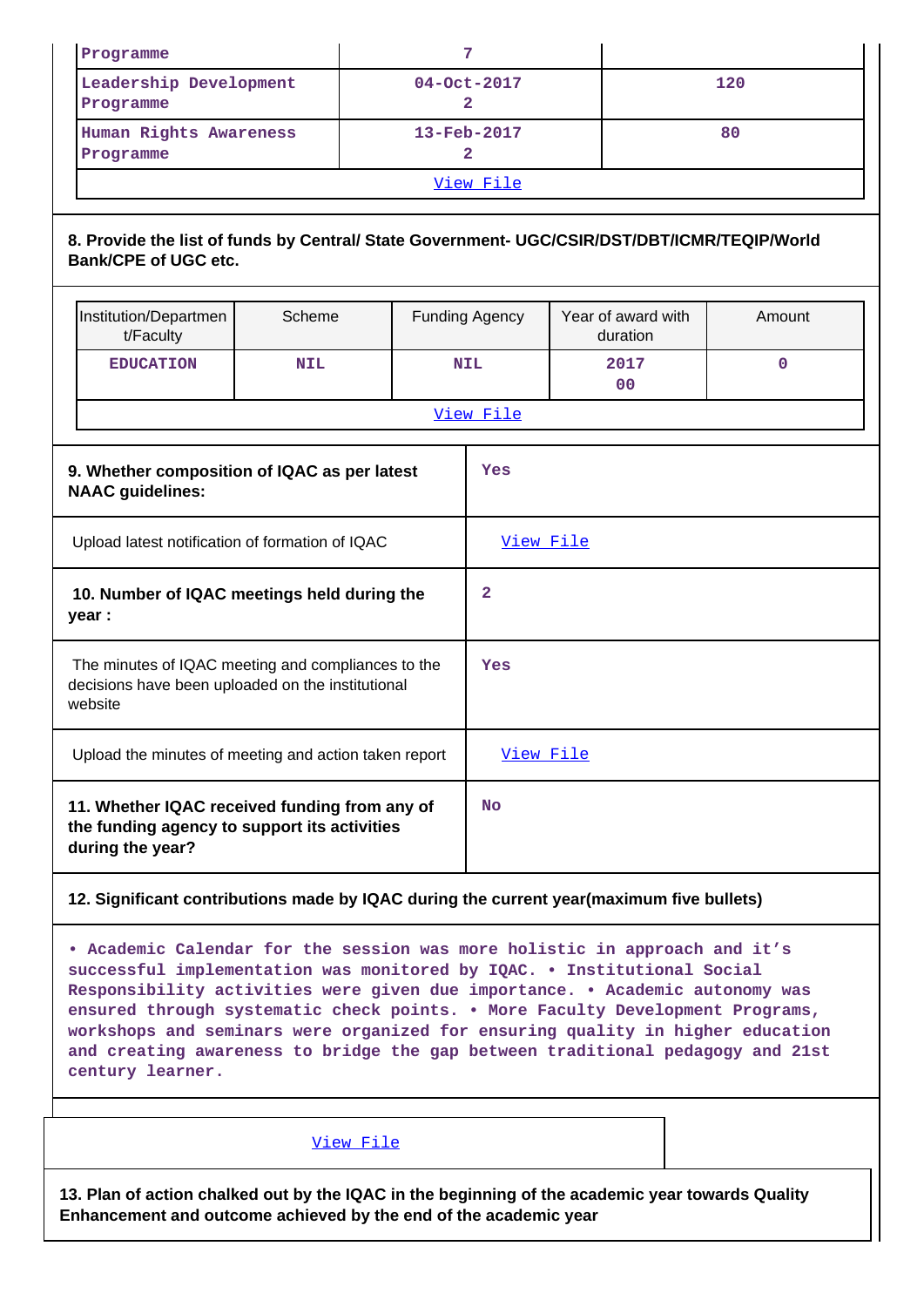| Plan of Action                                                                                                       | Achivements/Outcomes                                                                                                           |  |  |  |  |  |
|----------------------------------------------------------------------------------------------------------------------|--------------------------------------------------------------------------------------------------------------------------------|--|--|--|--|--|
| Academic Calendar (Holistically<br>designed)                                                                         | The Academic Calendar for the session<br>201718 was more elaborate and was<br>successfully executed.                           |  |  |  |  |  |
| Institutional Social Responsibility<br>activities were given due importance                                          | Many activities were organized during<br>the session. Detail report in annexure                                                |  |  |  |  |  |
| Academic autonomy was ensured through<br>systematic check points                                                     | All courses follow a lecture plan and<br>all teachers prepare a course-file for<br>their respective subjects each<br>semester. |  |  |  |  |  |
| Faculty Development Programs were<br>organized to ensure the continuous<br>learning for teachers.                    | Continuous learning for teachers. Three<br>faculty development programs were<br>organized during the session.                  |  |  |  |  |  |
|                                                                                                                      | View File                                                                                                                      |  |  |  |  |  |
| 14. Whether AQAR was placed before statutory<br>body?                                                                | N <sub>O</sub>                                                                                                                 |  |  |  |  |  |
| 15. Whether NAAC/or any other accredited<br>body(s) visited IQAC or interacted with it to<br>assess the functioning? | <b>No</b>                                                                                                                      |  |  |  |  |  |
| 16. Whether institutional data submitted to<br><b>AISHE:</b>                                                         | Yes                                                                                                                            |  |  |  |  |  |
| Year of Submission                                                                                                   | 2018                                                                                                                           |  |  |  |  |  |
| Date of Submission                                                                                                   | $05 - Feb - 2018$                                                                                                              |  |  |  |  |  |
| 17. Does the Institution have Management<br><b>Information System?</b>                                               | N <sub>O</sub>                                                                                                                 |  |  |  |  |  |
|                                                                                                                      | Part B                                                                                                                         |  |  |  |  |  |

## **CRITERION I – CURRICULAR ASPECTS**

**1.1 – Curriculum Planning and Implementation**

 1.1.1 – Institution has the mechanism for well planned curriculum delivery and documentation. Explain in 500 words

 **lecturers. Every Faculty plan foreffective implementation of curriculum: At the outset, the Principal of the college conducts meetings with the various department heads to develop strategies for effective implementation of the curriculum. Teachers are encouraged to impart the curriculum through innovative teaching methods suchas presentations, assignments, discussions, workshops, seminars and industrial visits besides the regular/traditional chalk and talk methods .We follow the academic calendar provided by the University which is circulated to all departments at the beginning of the annual year, we prepare Objective Driven Teaching Plan. Faculty members maintain course booklet throughout semester. The College encouragesits faculty members to participate in Orientation/Refresher Courses/ Workshops/ Seminars organized by the University so as to update their knowledge and to improve the teaching**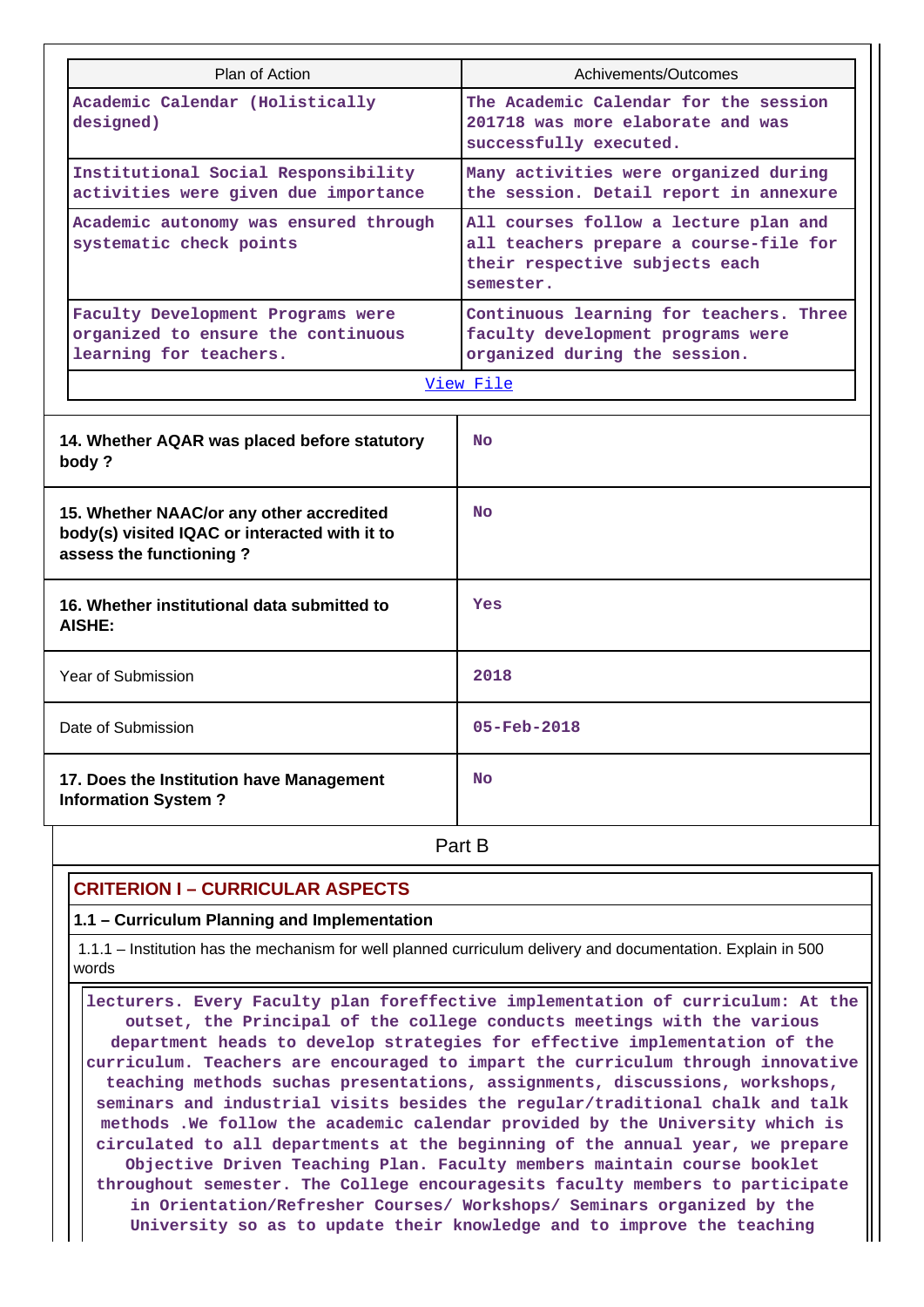**practices. The college provides ample books and other teaching and reference materials like journals, magazines, teaching models and software to enable its teachers to ensure effective delivery of curriculum. Library committee conducts meeting and takes appropriate decision regarding the requirement and procurement of books, journals, e- journals. Ensuring staff have opportunities for keeping their skills and industry/business expertise up to date Encouraging faculty members to evaluate their own learning and teaching practice Encouraging innovation in learning and teaching – planning how practice can be shared amongst member is tried to achieve PEOs and POs-Program Educational Objectives and program objective of each branch of study are framed.**

# 1.1.2 – Certificate/ Diploma Courses introduced during the academic year Certificate Diploma Courses Dates of Introduction Duration Focus on employ ability/entreprene urship Skill Development  **Human Rights HRE 07/08/2017 42 YES YES Yoga and Meditation YM 14/08/2017 42 YES YES Ethic in Education EE 19/02/2018 28 YES YES 1.2 – Academic Flexibility** 1.2.1 – New programmes/courses introduced during the academic year Programme/Course **Programme Specialization** Programme Specialization **Programme** Dates of Introduction MEd **EDUCATION** 29/04/2017 View File 1.2.2 – Programmes in which Choice Based Credit System (CBCS)/Elective course system implemented at the affiliated Colleges (if applicable) during the academic year. Name of programmes adopting CBCS Programme Specialization | Date of implementation of CBCS/Elective Course System  **Nill NIL Nill** 1.2.3 – Students enrolled in Certificate/ Diploma Courses introduced during the year Certificate Diploma Course Number of Students **150** Number of Students **150 1.3 – Curriculum Enrichment** 1.3.1 – Value-added courses imparting transferable and life skills offered during the year Value Added Courses  $\parallel$  Date of Introduction  $\parallel$  Number of Students Enrolled  **Human Rights 07/08/2017 42 Yoga and Meditation 14/08/2017 42 Ethic in Education 19/02/2018 28** View File 1.3.2 – Field Projects / Internships under taken during the year

| Project/Programme Title | Programme Specialization | No. of students enrolled for Field<br>Projects / Internships |
|-------------------------|--------------------------|--------------------------------------------------------------|
| BEd                     | <b>INTERSHIP</b>         | 100                                                          |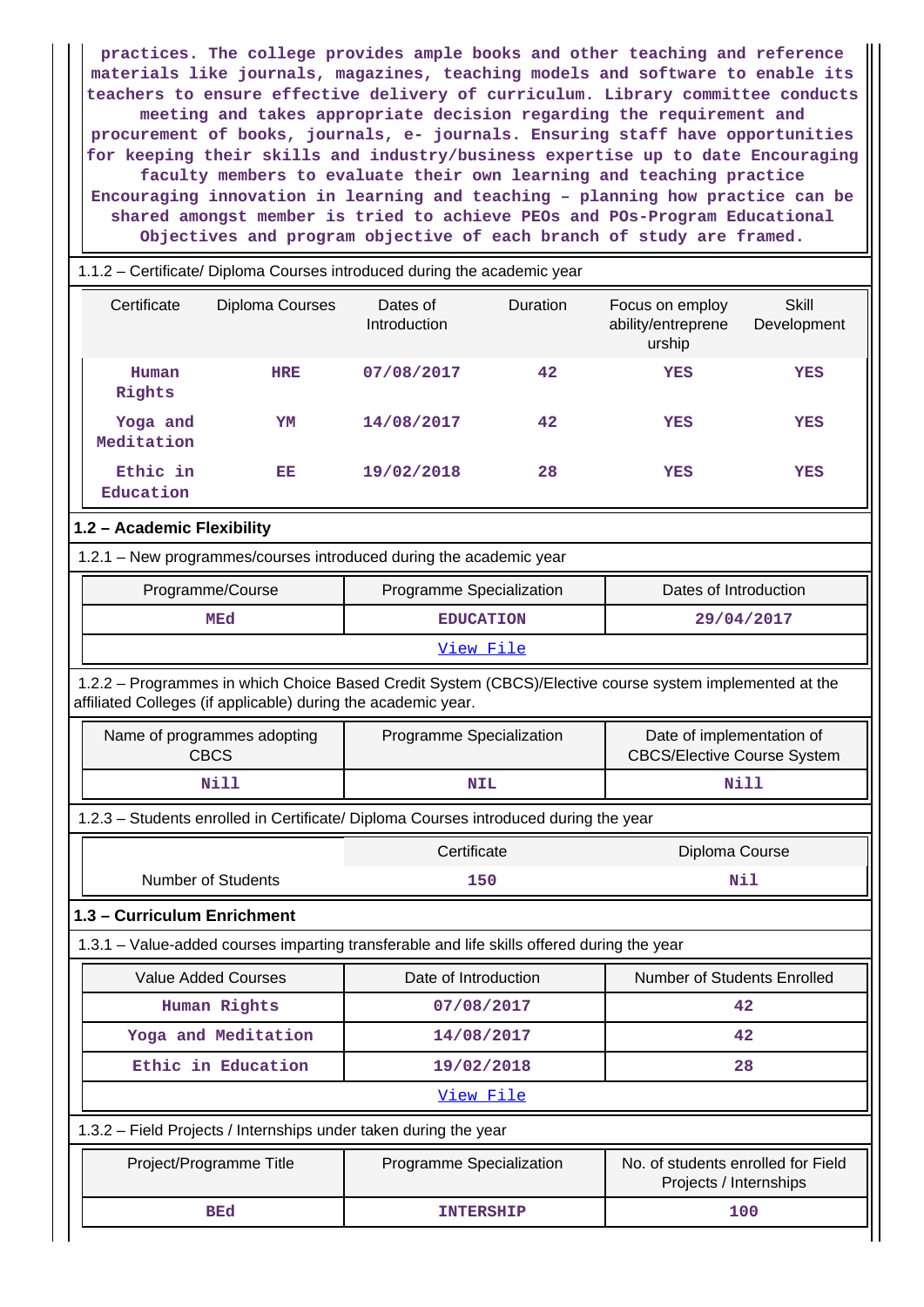|                                                                         | View File |  |  |  |  |  |  |  |
|-------------------------------------------------------------------------|-----------|--|--|--|--|--|--|--|
| 1.4 – Feedback System                                                   |           |  |  |  |  |  |  |  |
| 1.4.1 – Whether structured feedback received from all the stakeholders. |           |  |  |  |  |  |  |  |
| <b>Students</b>                                                         | Yes       |  |  |  |  |  |  |  |
| Teachers                                                                | Yes       |  |  |  |  |  |  |  |
| Employers                                                               | Yes       |  |  |  |  |  |  |  |
| Alumni                                                                  | Yes       |  |  |  |  |  |  |  |
| Parents                                                                 | Yes       |  |  |  |  |  |  |  |

 1.4.2 – How the feedback obtained is being analyzed and utilized for overall development of the institution? (maximum 500 words)

Feedback Obtained

**The institution pays required attention to each category. The institution identify and respond to special educational/learning needs of advanced learners- The faculty members of all the departments who handle regular classes identify the requirements of the advanced topics and give lectures on the topics in the regular class itself.Every year information from Students,Parents,Alumni,and stakeholders form. It helps us to gain an insight into how college could various parameters. We value feedback and treat it with higher courtesy,value and confidentiality. A brief analysis of the follows-Feedback from students-Gathering feedback from stududents is a great way to get glimpse into their experience in the college campus students is helpful in several ways and builds a sense of goodwill between the students and institution. Students have rated teachers on dimensions.Using rating scale then it is analysed for every providing weightage to different attributes. It was summarize has all round and complete knowledge not only in the subject that. The teacher uses various means very effectively to make knowledgeable and wise. The teacher has very high degree of passion and devotion for the teaching profession. Parent's feedback ? ? ? Was sorted and the opinion obtained for each parameter is represented as percentage of total number of feedback response obtained for represented in parentheses. Percentage overall average of rating computed for each academic session. On analyzing the feedback the course of time by the parents, it is observed that parent satisfied by the efforts made by the college administration in teaching and learning, discipline and other related matters and of satisfaction has been shown by the parents on implementations of some f the suggestions made by them. Alumni feedback-Though the college history of years, its alumni can be traced into various field political, entertainment and industry. To Every suggestion is carefully evaluated and taken in right spirit and uses same to improve different areas of services. ?**

# **CRITERION II – TEACHING- LEARNING AND EVALUATION**

#### **2.1 – Student Enrolment and Profile**

 2.1.1 – Demand Ratio during the year Name of the Programme Programme Specialization Number of seats available Number of Application received Students Enrolled  **BEd TEACHER EDUCATION 100 115 100 MEd TEACHER EDUCATION 50 60 50** View File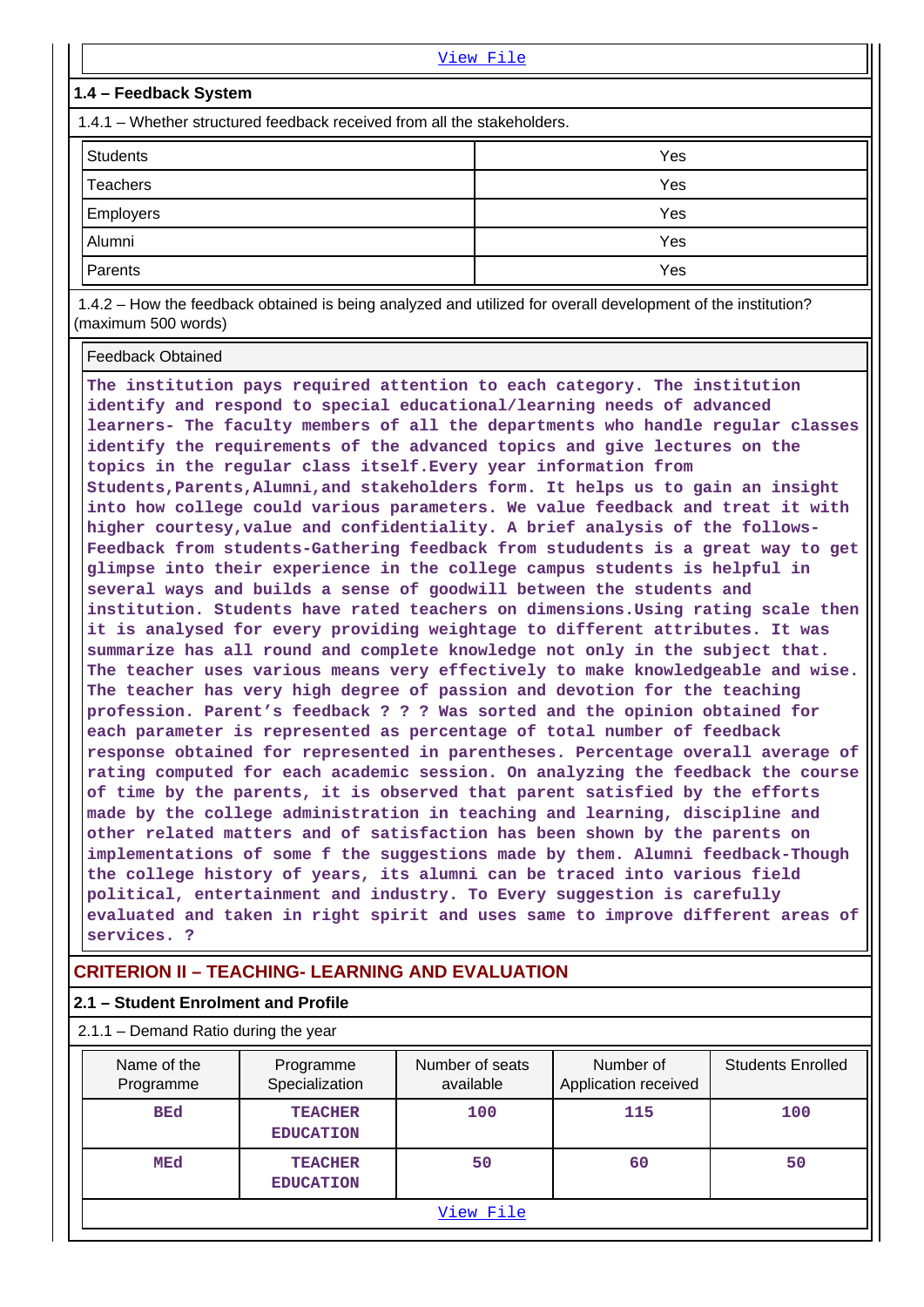| 2.2 - Catering to Student Diversity                                                                                                                       |                                                              |                         |            |                                                                                   |                                                                                                  |      |                                                                                                  |                                                                                       |                                                                                                                                                                                                                                                                                                                                                                                                                                                                                                                                                                                                                                                                                                                                                                                                                                                                                                                                                                                                                                           |
|-----------------------------------------------------------------------------------------------------------------------------------------------------------|--------------------------------------------------------------|-------------------------|------------|-----------------------------------------------------------------------------------|--------------------------------------------------------------------------------------------------|------|--------------------------------------------------------------------------------------------------|---------------------------------------------------------------------------------------|-------------------------------------------------------------------------------------------------------------------------------------------------------------------------------------------------------------------------------------------------------------------------------------------------------------------------------------------------------------------------------------------------------------------------------------------------------------------------------------------------------------------------------------------------------------------------------------------------------------------------------------------------------------------------------------------------------------------------------------------------------------------------------------------------------------------------------------------------------------------------------------------------------------------------------------------------------------------------------------------------------------------------------------------|
| 2.2.1 - Student - Full time teacher ratio (current year data)                                                                                             |                                                              |                         |            |                                                                                   |                                                                                                  |      |                                                                                                  |                                                                                       |                                                                                                                                                                                                                                                                                                                                                                                                                                                                                                                                                                                                                                                                                                                                                                                                                                                                                                                                                                                                                                           |
| Year                                                                                                                                                      | Number of<br>students enrolled<br>in the institution<br>(UG) |                         |            | Number of<br>students enrolled<br>in the institution<br>(PG)                      | Number of<br>fulltime teachers<br>available in the<br>institution<br>teaching only UG<br>courses |      | Number of<br>fulltime teachers<br>available in the<br>institution<br>teaching only PG<br>courses |                                                                                       | Number of<br>teachers<br>teaching both UG<br>and PG courses                                                                                                                                                                                                                                                                                                                                                                                                                                                                                                                                                                                                                                                                                                                                                                                                                                                                                                                                                                               |
| 2017                                                                                                                                                      |                                                              | 100                     |            | 50                                                                                | 16                                                                                               |      |                                                                                                  | 10                                                                                    | 26                                                                                                                                                                                                                                                                                                                                                                                                                                                                                                                                                                                                                                                                                                                                                                                                                                                                                                                                                                                                                                        |
| 2.3 - Teaching - Learning Process                                                                                                                         |                                                              |                         |            |                                                                                   |                                                                                                  |      |                                                                                                  |                                                                                       |                                                                                                                                                                                                                                                                                                                                                                                                                                                                                                                                                                                                                                                                                                                                                                                                                                                                                                                                                                                                                                           |
| 2.3.1 - Percentage of teachers using ICT for effective teaching with Learning Management Systems (LMS), E-<br>learning resources etc. (current year data) |                                                              |                         |            |                                                                                   |                                                                                                  |      |                                                                                                  |                                                                                       |                                                                                                                                                                                                                                                                                                                                                                                                                                                                                                                                                                                                                                                                                                                                                                                                                                                                                                                                                                                                                                           |
| Number of<br><b>Teachers on Roll</b>                                                                                                                      | Number of<br>teachers using<br>ICT (LMS, e-<br>Resources)    |                         |            | <b>ICT Tools and</b><br>resources<br>available                                    | Number of ICT<br>enabled<br>Classrooms                                                           |      | Numberof smart<br>classrooms                                                                     |                                                                                       | E-resources and<br>techniques used                                                                                                                                                                                                                                                                                                                                                                                                                                                                                                                                                                                                                                                                                                                                                                                                                                                                                                                                                                                                        |
| 26                                                                                                                                                        |                                                              | 12                      |            | 8                                                                                 | 5                                                                                                |      |                                                                                                  | Nill                                                                                  | 3                                                                                                                                                                                                                                                                                                                                                                                                                                                                                                                                                                                                                                                                                                                                                                                                                                                                                                                                                                                                                                         |
|                                                                                                                                                           |                                                              |                         |            | View File of ICT Tools and resources                                              |                                                                                                  |      |                                                                                                  |                                                                                       |                                                                                                                                                                                                                                                                                                                                                                                                                                                                                                                                                                                                                                                                                                                                                                                                                                                                                                                                                                                                                                           |
|                                                                                                                                                           |                                                              |                         |            | View File of E-resources and techniques used                                      |                                                                                                  |      |                                                                                                  |                                                                                       |                                                                                                                                                                                                                                                                                                                                                                                                                                                                                                                                                                                                                                                                                                                                                                                                                                                                                                                                                                                                                                           |
| 2.3.2 - Students mentoring system available in the institution? Give details. (maximum 500 words)                                                         |                                                              |                         |            |                                                                                   |                                                                                                  |      |                                                                                                  |                                                                                       |                                                                                                                                                                                                                                                                                                                                                                                                                                                                                                                                                                                                                                                                                                                                                                                                                                                                                                                                                                                                                                           |
|                                                                                                                                                           |                                                              |                         |            | discussions with students .Maintains a brief but clear record of all discussions. |                                                                                                  |      |                                                                                                  |                                                                                       | developed to strengthen inter-personal relationship - to resolve personal issues and problems - to guide one to<br>one on matter related to learning disabilities - to observe cumulative academic performance - to promote<br>professional competence and skill - to bring attitudinal and behavioral changes wherever required - to monitor<br>cognitive and non-cognitive activities - to maintain continuous and comprehensive record of performance<br>Information on student shall be recorded through following schedule: - Continuously monitors, counsels, guid<br>students in all academic matters. • Advises students regarding choice of electives, courses • Contacts<br>parents/guardians if situation demands e.g. academic irregularities, negative and interpersonal relations,<br>detrimental activities etc. • Advises students in Development/professional guidance. • Keeps contact with the<br>students even after Intimates Principal and suggest if any administrative action is called for. • Maintains a Of all |
| Number of students enrolled in the                                                                                                                        | institution                                                  |                         |            | Number of fulltime teachers                                                       |                                                                                                  |      |                                                                                                  |                                                                                       | Mentor: Mentee Ratio                                                                                                                                                                                                                                                                                                                                                                                                                                                                                                                                                                                                                                                                                                                                                                                                                                                                                                                                                                                                                      |
|                                                                                                                                                           | 150                                                          |                         |            |                                                                                   | 26                                                                                               |      |                                                                                                  |                                                                                       | 1:6                                                                                                                                                                                                                                                                                                                                                                                                                                                                                                                                                                                                                                                                                                                                                                                                                                                                                                                                                                                                                                       |
| 2.4 - Teacher Profile and Quality                                                                                                                         |                                                              |                         |            |                                                                                   |                                                                                                  |      |                                                                                                  |                                                                                       |                                                                                                                                                                                                                                                                                                                                                                                                                                                                                                                                                                                                                                                                                                                                                                                                                                                                                                                                                                                                                                           |
| 2.4.1 - Number of full time teachers appointed during the year                                                                                            |                                                              |                         |            |                                                                                   |                                                                                                  |      |                                                                                                  |                                                                                       |                                                                                                                                                                                                                                                                                                                                                                                                                                                                                                                                                                                                                                                                                                                                                                                                                                                                                                                                                                                                                                           |
| No. of sanctioned<br>positions                                                                                                                            |                                                              | No. of filled positions |            | Vacant positions                                                                  |                                                                                                  |      | Positions filled during<br>the current year                                                      |                                                                                       | No. of faculty with<br>Ph.D                                                                                                                                                                                                                                                                                                                                                                                                                                                                                                                                                                                                                                                                                                                                                                                                                                                                                                                                                                                                               |
| 26                                                                                                                                                        |                                                              | 26                      |            |                                                                                   | <b>Nill</b>                                                                                      |      | Nill                                                                                             |                                                                                       | 5                                                                                                                                                                                                                                                                                                                                                                                                                                                                                                                                                                                                                                                                                                                                                                                                                                                                                                                                                                                                                                         |
| International level from Government, recognised bodies during the year)                                                                                   |                                                              |                         |            |                                                                                   |                                                                                                  |      |                                                                                                  |                                                                                       | 2.4.2 - Honours and recognition received by teachers (received awards, recognition, fellowships at State, National,                                                                                                                                                                                                                                                                                                                                                                                                                                                                                                                                                                                                                                                                                                                                                                                                                                                                                                                       |
| Year of Award<br>Name of full time teachers<br>receiving awards from<br>state level, national level,<br>international level                               |                                                              |                         |            |                                                                                   | Designation                                                                                      |      |                                                                                                  | Name of the award,<br>fellowship, received from<br>Government or recognized<br>bodies |                                                                                                                                                                                                                                                                                                                                                                                                                                                                                                                                                                                                                                                                                                                                                                                                                                                                                                                                                                                                                                           |
| 2017                                                                                                                                                      |                                                              |                         | <b>NIL</b> |                                                                                   |                                                                                                  | Nill |                                                                                                  |                                                                                       | <b>NIL</b>                                                                                                                                                                                                                                                                                                                                                                                                                                                                                                                                                                                                                                                                                                                                                                                                                                                                                                                                                                                                                                |
|                                                                                                                                                           | View File                                                    |                         |            |                                                                                   |                                                                                                  |      |                                                                                                  |                                                                                       |                                                                                                                                                                                                                                                                                                                                                                                                                                                                                                                                                                                                                                                                                                                                                                                                                                                                                                                                                                                                                                           |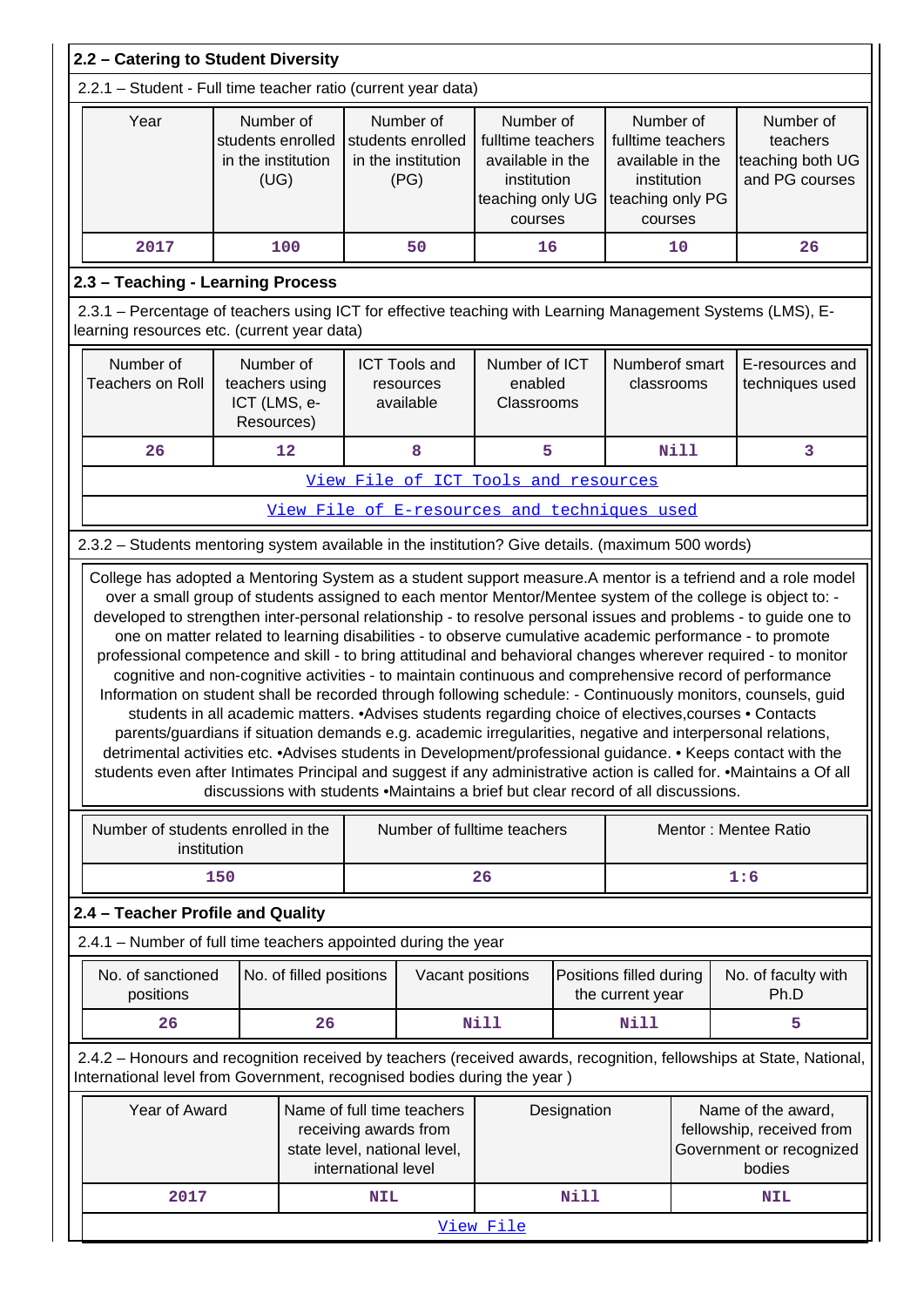#### **2.5 – Evaluation Process and Reforms**

 2.5.1 – Number of days from the date of semester-end/ year- end examination till the declaration of results during the year

| Programme Name | Programme Code | Semester/year | Last date of the last<br>semester-end/year-<br>end examination | Date of declaration of<br>results of semester-<br>end/year-end<br>examination |
|----------------|----------------|---------------|----------------------------------------------------------------|-------------------------------------------------------------------------------|
| MEd            | 650            | <b>SEM</b>    | 15/05/2018                                                     | 22/11/2018                                                                    |
| <b>BEd</b>     | 640            | <b>YEAR</b>   | 30/03/2018                                                     | 18/08/2018                                                                    |
|                |                | View File     |                                                                |                                                                               |

2.5.2 – Reforms initiated on Continuous Internal Evaluation(CIE) system at the institutional level (250 words)

 **Effective implementation of evaluation reform of the university are strictly followed and those initiated by its own are ensured by the institution by strict compliance of process and procedure devised/ suggested by the university in order to follow the continuous evaluation system. The Institute has taken following measures forth effective implementation of the evaluation reforms introduced by the University: The Institute has exam coordinators from each department for smooth conduction of the examination. The examination committee meets periodically to discuss all the examination related matters. At Institutelevel, effective implementation of tutorial and pre exam test takes place and results are declared within eight days. The students can see their evaluated answer sheets and discuss the same with concerned faculty. Term test is based on the university syllabus. Theory questions and numerical questions are also included. Time duration is timed for the above examination. It is ensured that questions are relevant to thinking process of the student and of progressive nature. The answer sheets are assessed on the point view of understanding the subject as main criteria. At the same time presentation is also looked into. Viva and oral are conducted with the current topics with the relevant academicians to give an exposure to the students of the various disciplines. All the exams are conducted in a student friendly environment so that the student can give full and meaningful performance. For smooth conduction of University theory examination, an internal squad comprising of senior faculty members is appointed**

 2.5.3 – Academic calendar prepared and adhered for conduct of Examination and other related matters (250 words)

 **The Institution's internal academic calendar is thoughtfully drafted in such a way that it is in with the University, BILASPUR UNIVERSITY Calendar. The academic calendar outlines the semester class work schedule internal examination schedule, external examination schedule, class room activities and tutorials etc are properly spread out through the span of the session so that students can continuously go through a process of evaluation and academic growth. The faculty members got syllabus as well as tentative academic calendar coming semester in advance which enable them to plan and division of syllabus. The head of the Institution finalizes the course allocation for the faculty members based on their choice and area of interest or expertise. Time table incharge prepares the time table as per the guideline of respective statuary bodies for the number of credit hours for each subject prior to the commencement of the semester. Academic calendar is provided to the students through information handbook of the institution as well as display on the notice board. In addition to the mid-term exams other Institutional Internal activities such as beginning of session, Orientation Programme, Celebration of Important days other activities etc are also part of academic calendar.**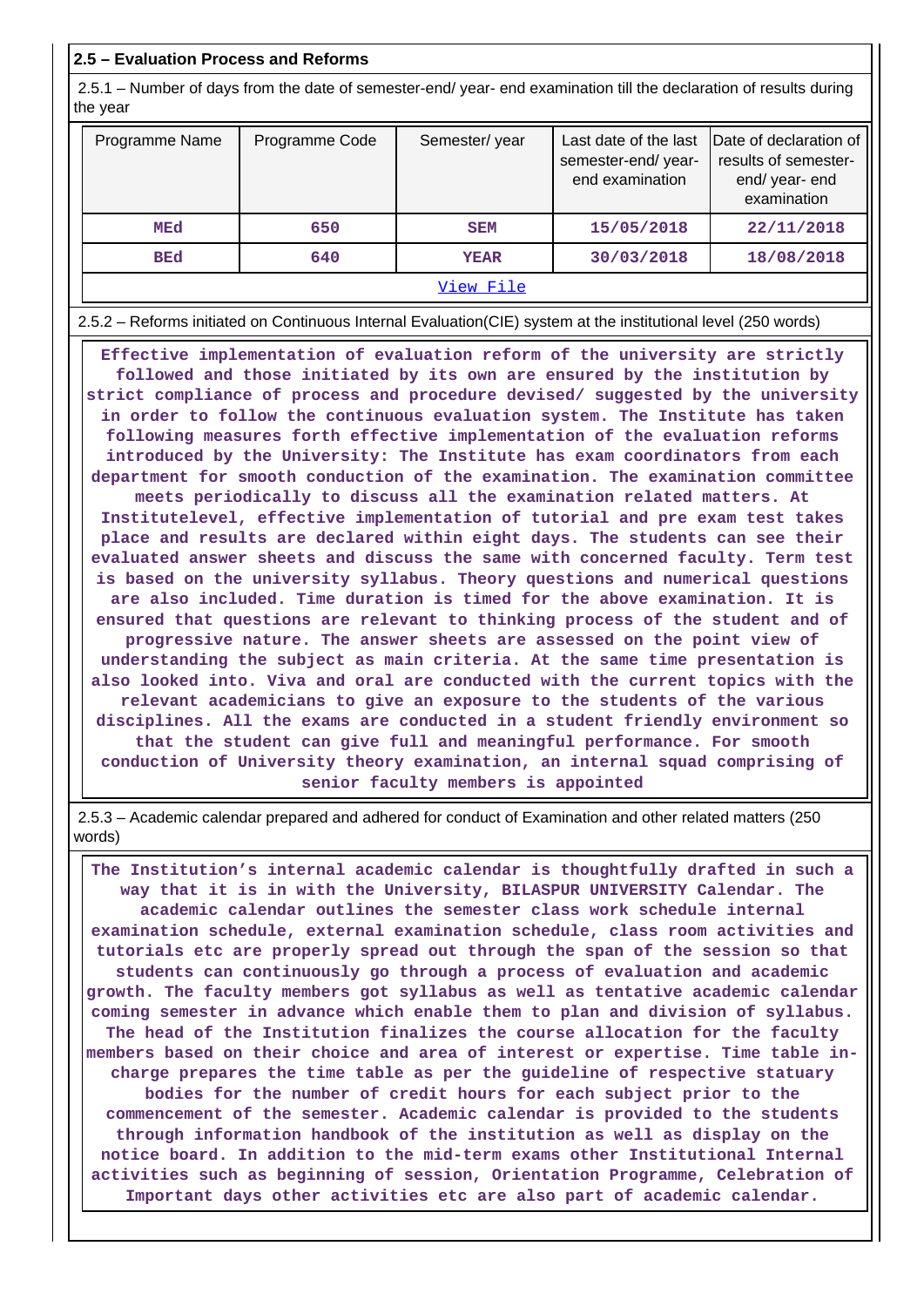## **2.6 – Student Performance and Learning Outcomes**

 2.6.1 – Program outcomes, program specific outcomes and course outcomes for all programs offered by the institution are stated and displayed in website of the institution (to provide the weblink)

https://www.shyamcollege.in/naac/course-outcomes.pdf

#### 2.6.2 – Pass percentage of students

| Programme<br>Code | Programme<br>Name | Programme<br>Specialization        | Number of<br>students<br>appeared in the<br>final year<br>examination | Number of<br>students passed<br>in final year<br>examination | Pass Percentage |
|-------------------|-------------------|------------------------------------|-----------------------------------------------------------------------|--------------------------------------------------------------|-----------------|
| 650               | MEd               | <b>TEACHER</b><br><b>EDUCATION</b> | 50                                                                    | 50                                                           | 100             |
| 640               | <b>BEd</b>        | <b>TEACHER</b><br><b>EDUCATION</b> | 100                                                                   | 100                                                          | 100             |
|                   |                   |                                    | View File                                                             |                                                              |                 |

## **2.7 – Student Satisfaction Survey**

 2.7.1 – Student Satisfaction Survey (SSS) on overall institutional performance (Institution may design the questionnaire) (results and details be provided as weblink)

https://www.shyamcollege.in/naac/achievement-profile.pdf

# **CRITERION III – RESEARCH, INNOVATIONS AND EXTENSION**

#### **3.1 – Resource Mobilization for Research**

3.1.1 – Research funds sanctioned and received from various agencies, industry and other organisations

| Nature of the Project | <b>Duration</b> | Name of the funding<br>agency | Total grant<br>sanctioned | Amount received<br>during the year |
|-----------------------|-----------------|-------------------------------|---------------------------|------------------------------------|
| Nill                  | 00              | <b>NIL</b>                    |                           |                                    |
|                       |                 | View File                     |                           |                                    |

## **3.2 – Innovation Ecosystem**

 3.2.1 – Workshops/Seminars Conducted on Intellectual Property Rights (IPR) and Industry-Academia Innovative practices during the year

|                                                                                                      | Title of workshop/seminar |  | Name of the Dept.                       |                  |  | Date                   |                         |  |
|------------------------------------------------------------------------------------------------------|---------------------------|--|-----------------------------------------|------------------|--|------------------------|-------------------------|--|
| NIL                                                                                                  |                           |  | <b>NIL</b>                              |                  |  |                        |                         |  |
| 3.2.2 - Awards for Innovation won by Institution/Teachers/Research scholars/Students during the year |                           |  |                                         |                  |  |                        |                         |  |
| Title of the innovation                                                                              | Name of Awardee           |  | Awarding Agency                         |                  |  | Date of award          | Category                |  |
| <b>NIL</b>                                                                                           | <b>NIL</b>                |  |                                         | <b>NIL</b>       |  | <b>Nill</b>            | <b>NIL</b>              |  |
|                                                                                                      |                           |  |                                         | <u>View File</u> |  |                        |                         |  |
| 3.2.3 – No. of Incubation centre created, start-ups incubated on campus during the year              |                           |  |                                         |                  |  |                        |                         |  |
| Incubation<br>Center                                                                                 | Name                      |  | Sponsered By<br>Name of the<br>Start-up |                  |  | Nature of Start-<br>up | Date of<br>Commencement |  |
| <b>NIL</b>                                                                                           | <b>NIL</b>                |  | <b>NIL</b>                              | <b>NIL</b>       |  | <b>NIL</b>             | Nill                    |  |
|                                                                                                      |                           |  |                                         | <u>View File</u> |  |                        |                         |  |
| 3.3 – Research Publications and Awards                                                               |                           |  |                                         |                  |  |                        |                         |  |
| 3.3.1 – Incentive to the teachers who receive recognition/awards                                     |                           |  |                                         |                  |  |                        |                         |  |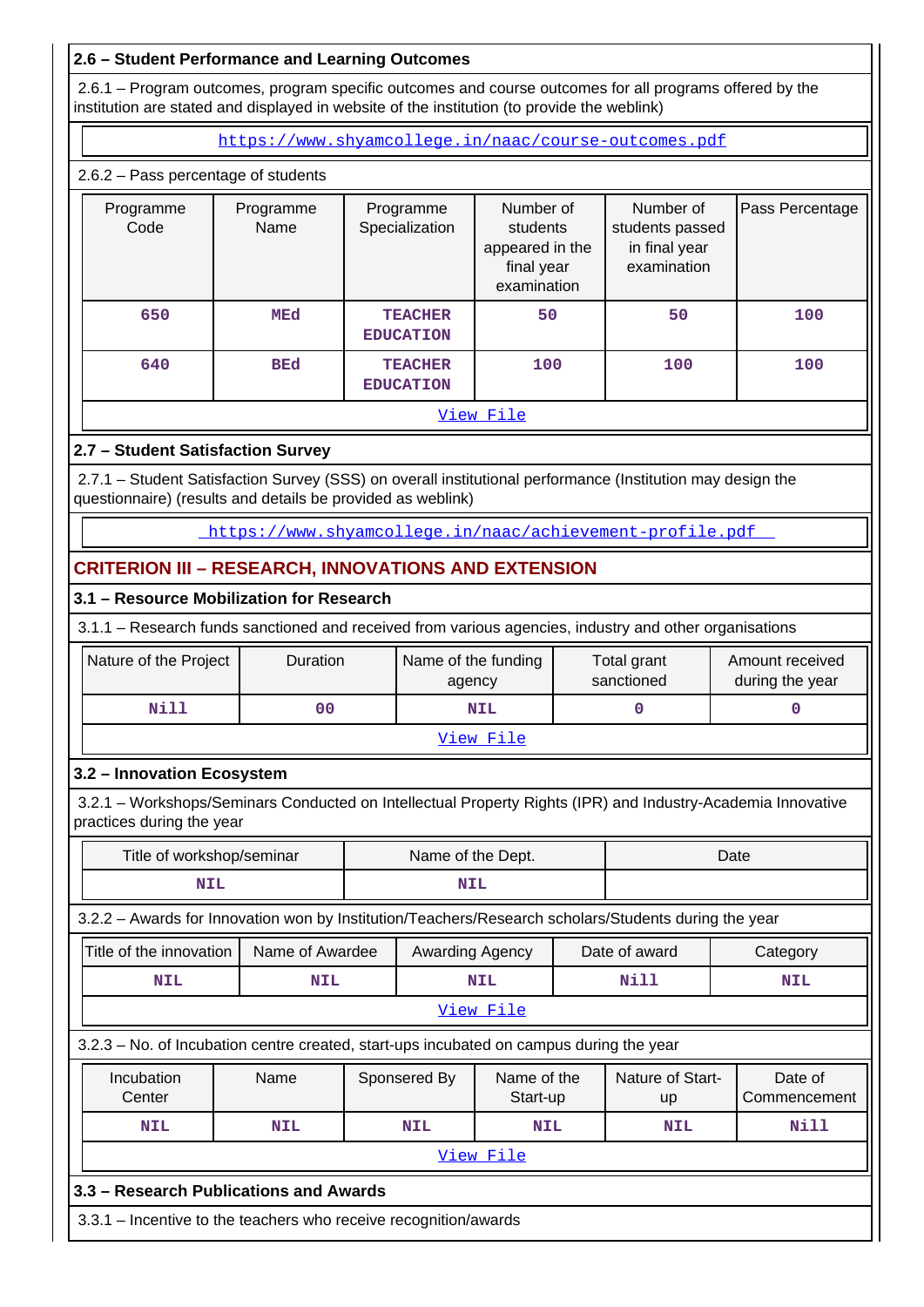| <b>State</b>                                                                                                                                                                                                       |                                                                                                                                                            |               | National                                |                                                 |                     | International                                            |              |                                                                    |                                                          |                                                                    |
|--------------------------------------------------------------------------------------------------------------------------------------------------------------------------------------------------------------------|------------------------------------------------------------------------------------------------------------------------------------------------------------|---------------|-----------------------------------------|-------------------------------------------------|---------------------|----------------------------------------------------------|--------------|--------------------------------------------------------------------|----------------------------------------------------------|--------------------------------------------------------------------|
|                                                                                                                                                                                                                    | 0 <sub>0</sub>                                                                                                                                             |               |                                         | 0 <sub>0</sub>                                  |                     |                                                          |              |                                                                    | 0 <sub>0</sub>                                           |                                                                    |
| 3.3.2 - Ph. Ds awarded during the year (applicable for PG College, Research Center)                                                                                                                                |                                                                                                                                                            |               |                                         |                                                 |                     |                                                          |              |                                                                    |                                                          |                                                                    |
|                                                                                                                                                                                                                    | Name of the Department                                                                                                                                     |               |                                         |                                                 |                     |                                                          |              | Number of PhD's Awarded                                            |                                                          |                                                                    |
| Nill<br><b>NIL</b>                                                                                                                                                                                                 |                                                                                                                                                            |               |                                         |                                                 |                     |                                                          |              |                                                                    |                                                          |                                                                    |
|                                                                                                                                                                                                                    | 3.3.3 - Research Publications in the Journals notified on UGC website during the year                                                                      |               |                                         |                                                 |                     |                                                          |              |                                                                    |                                                          |                                                                    |
| <b>Type</b>                                                                                                                                                                                                        |                                                                                                                                                            |               | Department                              |                                                 |                     | Number of Publication                                    |              |                                                                    |                                                          | Average Impact Factor (if<br>any)                                  |
| National                                                                                                                                                                                                           |                                                                                                                                                            |               | <b>EDUCATION</b>                        |                                                 |                     | 3                                                        |              |                                                                    |                                                          | 2.7                                                                |
|                                                                                                                                                                                                                    |                                                                                                                                                            |               |                                         |                                                 | View File           |                                                          |              |                                                                    |                                                          |                                                                    |
|                                                                                                                                                                                                                    | 3.3.4 - Books and Chapters in edited Volumes / Books published, and papers in National/International Conference<br>Proceedings per Teacher during the year |               |                                         |                                                 |                     |                                                          |              |                                                                    |                                                          |                                                                    |
|                                                                                                                                                                                                                    |                                                                                                                                                            | Department    |                                         |                                                 |                     |                                                          |              | Number of Publication                                              |                                                          |                                                                    |
|                                                                                                                                                                                                                    |                                                                                                                                                            | <b>NIL</b>    |                                         |                                                 |                     |                                                          |              | Nill                                                               |                                                          |                                                                    |
|                                                                                                                                                                                                                    |                                                                                                                                                            |               |                                         |                                                 | View File           |                                                          |              |                                                                    |                                                          |                                                                    |
| 3.3.5 - Bibliometrics of the publications during the last Academic year based on average citation index in Scopus/<br>Web of Science or PubMed/ Indian Citation Index                                              |                                                                                                                                                            |               |                                         |                                                 |                     |                                                          |              |                                                                    |                                                          |                                                                    |
| Title of the<br>Paper                                                                                                                                                                                              | Name of<br>Author                                                                                                                                          |               | Title of journal                        | Year of<br>publication                          |                     | <b>Citation Index</b>                                    |              | Institutional<br>affiliation as<br>mentioned in<br>the publication |                                                          | Number of<br>citations<br>excluding self<br>citation               |
| <b>NIL</b>                                                                                                                                                                                                         | <b>NIL</b>                                                                                                                                                 |               | <b>NIL</b>                              |                                                 | 2017                | $\mathbf 0$                                              |              | <b>NIL</b>                                                         |                                                          | Nill                                                               |
|                                                                                                                                                                                                                    |                                                                                                                                                            |               |                                         |                                                 | View File           |                                                          |              |                                                                    |                                                          |                                                                    |
| 3.3.6 - h-Index of the Institutional Publications during the year. (based on Scopus/ Web of science)                                                                                                               |                                                                                                                                                            |               |                                         |                                                 |                     |                                                          |              |                                                                    |                                                          |                                                                    |
| Title of the<br>Paper                                                                                                                                                                                              | Name of<br>Author                                                                                                                                          |               | Title of journal                        | Year of<br>publication                          |                     | h-index                                                  |              | Number of<br>citations<br>excluding self<br>citation               |                                                          | Institutional<br>affiliation as<br>mentioned in<br>the publication |
| <b>NIL</b>                                                                                                                                                                                                         | <b>NIL</b>                                                                                                                                                 |               | <b>NIL</b>                              |                                                 | <b>Nill</b><br>2017 |                                                          |              | Nill                                                               |                                                          | <b>NIL</b>                                                         |
|                                                                                                                                                                                                                    |                                                                                                                                                            |               |                                         |                                                 | View File           |                                                          |              |                                                                    |                                                          |                                                                    |
| 3.3.7 - Faculty participation in Seminars/Conferences and Symposia during the year:                                                                                                                                |                                                                                                                                                            |               |                                         |                                                 |                     |                                                          |              |                                                                    |                                                          |                                                                    |
| Number of Faculty                                                                                                                                                                                                  |                                                                                                                                                            | International |                                         | National                                        |                     |                                                          | <b>State</b> |                                                                    |                                                          | Local                                                              |
| Presented<br>papers                                                                                                                                                                                                |                                                                                                                                                            | Nill          |                                         |                                                 | 1                   |                                                          | <b>Nill</b>  |                                                                    |                                                          | Nill                                                               |
|                                                                                                                                                                                                                    |                                                                                                                                                            |               |                                         |                                                 | View File           |                                                          |              |                                                                    |                                                          |                                                                    |
| 3.4 - Extension Activities                                                                                                                                                                                         |                                                                                                                                                            |               |                                         |                                                 |                     |                                                          |              |                                                                    |                                                          |                                                                    |
| 3.4.1 – Number of extension and outreach programmes conducted in collaboration with industry, community and<br>Non- Government Organisations through NSS/NCC/Red cross/Youth Red Cross (YRC) etc., during the year |                                                                                                                                                            |               |                                         |                                                 |                     |                                                          |              |                                                                    |                                                          |                                                                    |
| Title of the activities                                                                                                                                                                                            |                                                                                                                                                            |               |                                         | Organising unit/agency/<br>collaborating agency |                     | Number of teachers<br>participated in such<br>activities |              |                                                                    | Number of students<br>participated in such<br>activities |                                                                    |
| Tree Plantation                                                                                                                                                                                                    |                                                                                                                                                            |               | Vardan Education<br>and Health Research |                                                 |                     | 6                                                        |              |                                                                    |                                                          | 80                                                                 |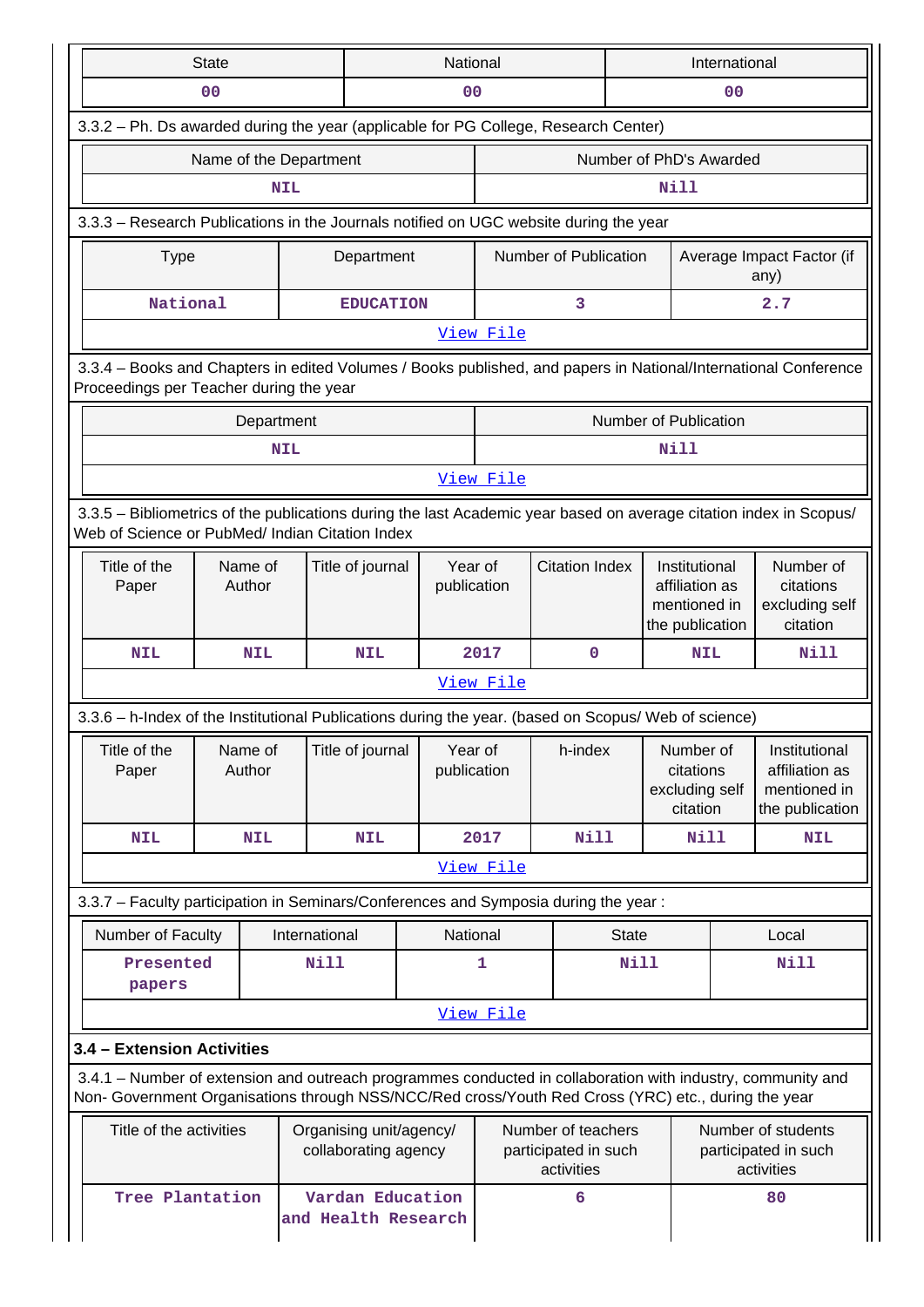|                                                                                                                                                                                                                |                         |                                                                                   | Institute                         |                                                                                        |                             |                                                         |                    |  |                                                         |
|----------------------------------------------------------------------------------------------------------------------------------------------------------------------------------------------------------------|-------------------------|-----------------------------------------------------------------------------------|-----------------------------------|----------------------------------------------------------------------------------------|-----------------------------|---------------------------------------------------------|--------------------|--|---------------------------------------------------------|
| International<br>women day                                                                                                                                                                                     |                         |                                                                                   | Institute                         | Vardan Education<br>and Health Research                                                |                             | 9                                                       |                    |  | 62                                                      |
| day                                                                                                                                                                                                            | National youth          |                                                                                   | Shri Salasar<br>Education Society |                                                                                        | 16                          |                                                         | 79                 |  |                                                         |
| Say no to plastic                                                                                                                                                                                              |                         |                                                                                   | Institute                         | Vardan Education<br>and Health Research                                                |                             | 13                                                      |                    |  | 83                                                      |
|                                                                                                                                                                                                                |                         |                                                                                   |                                   |                                                                                        | View File                   |                                                         |                    |  |                                                         |
| 3.4.2 - Awards and recognition received for extension activities from Government and other recognized bodies<br>during the year                                                                                |                         |                                                                                   |                                   |                                                                                        |                             |                                                         |                    |  |                                                         |
| Name of the activity                                                                                                                                                                                           |                         |                                                                                   | Award/Recognition                 |                                                                                        |                             | <b>Awarding Bodies</b>                                  |                    |  | Number of students<br><b>Benefited</b>                  |
| <b>NIL</b>                                                                                                                                                                                                     |                         |                                                                                   | <b>NIL</b>                        |                                                                                        |                             | <b>NIL</b>                                              |                    |  | Nill                                                    |
|                                                                                                                                                                                                                |                         |                                                                                   |                                   |                                                                                        | View File                   |                                                         |                    |  |                                                         |
| 3.4.3 - Students participating in extension activities with Government Organisations, Non-Government<br>Organisations and programmes such as Swachh Bharat, Aids Awareness, Gender Issue, etc. during the year |                         |                                                                                   |                                   |                                                                                        |                             |                                                         |                    |  |                                                         |
| Name of the scheme                                                                                                                                                                                             |                         | Organising unit/Agen<br>cy/collaborating<br>agency                                |                                   | Name of the activity                                                                   |                             | Number of teachers<br>participated in such<br>activites |                    |  | Number of students<br>participated in such<br>activites |
| Beti Bachao<br>Beti Padhaao                                                                                                                                                                                    |                         | Gram<br>Panchayat,<br>Rishabh Tirth<br>(Gunji)                                    |                                   | Beti Padhao                                                                            | Beti Bachao,                |                                                         | 9                  |  | 41                                                      |
| Tree<br>Plantation                                                                                                                                                                                             |                         | Shyam Shiksha<br>Mahavidyalaya                                                    |                                   | Plantation                                                                             | Tree                        |                                                         | $12 \overline{ }$  |  | 88                                                      |
| Voter<br>Awareness                                                                                                                                                                                             |                         | 13<br>Gram<br>Voter<br>Panchayat,<br><b>Awareness</b><br>Rishabh Tirth<br>(Gunji) |                                   |                                                                                        | 89                          |                                                         |                    |  |                                                         |
|                                                                                                                                                                                                                |                         |                                                                                   |                                   |                                                                                        | View File                   |                                                         |                    |  |                                                         |
| 3.5 - Collaborations                                                                                                                                                                                           |                         |                                                                                   |                                   |                                                                                        |                             |                                                         |                    |  |                                                         |
| 3.5.1 - Number of Collaborative activities for research, faculty exchange, student exchange during the year                                                                                                    |                         |                                                                                   |                                   |                                                                                        |                             |                                                         |                    |  |                                                         |
| Nature of activity                                                                                                                                                                                             |                         |                                                                                   | Participant                       |                                                                                        | Source of financial support |                                                         |                    |  | Duration                                                |
| <b>NIL</b>                                                                                                                                                                                                     |                         |                                                                                   | <b>NIL</b>                        |                                                                                        |                             | <b>NIL</b>                                              |                    |  | 00                                                      |
|                                                                                                                                                                                                                |                         |                                                                                   |                                   |                                                                                        | View File                   |                                                         |                    |  |                                                         |
| 3.5.2 - Linkages with institutions/industries for internship, on-the- job training, project work, sharing of research<br>facilities etc. during the year                                                       |                         |                                                                                   |                                   |                                                                                        |                             |                                                         |                    |  |                                                         |
| Nature of linkage                                                                                                                                                                                              | Title of the<br>linkage |                                                                                   |                                   | Name of the<br>partnering<br>institution/<br>industry<br>/research lab<br>with contact | <b>Duration From</b>        |                                                         | <b>Duration To</b> |  | Participant                                             |

details

 **TRAINING/I TEACHER GOVT H.S. 15/01/2018 28/02/2018 100**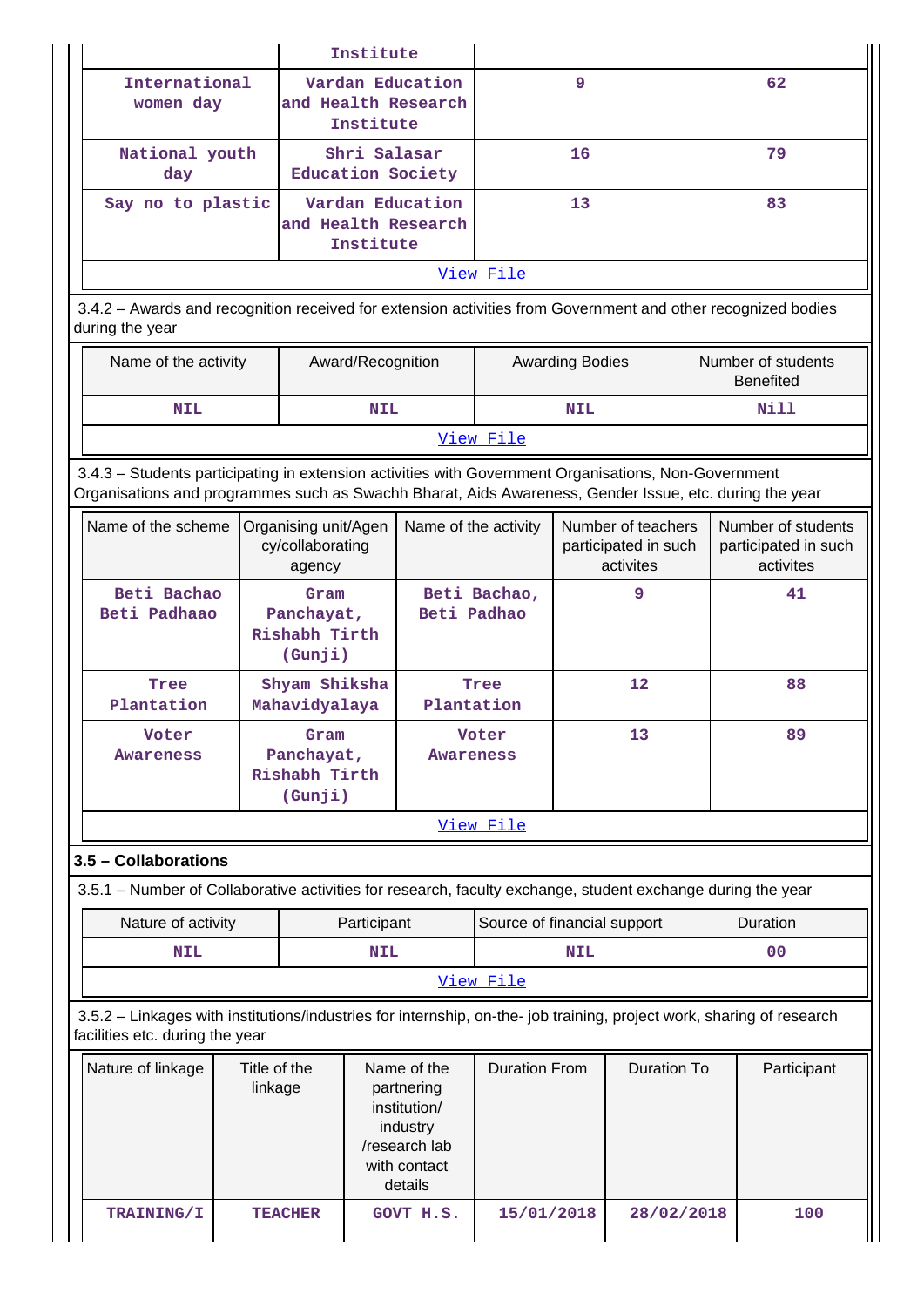| <b>NTERNSHIP</b>                                                                                                                                      | <b>TRAINING</b> |                | SCHOOL,<br>GAHRINMUDA,<br>SAKTI GOVT<br>H.S. SCHOOL,<br><b>BARPALI</b><br>KALA, SAKTI<br>GOVT H.S.<br>SCHOOL,<br><b>BUDHANPUR,</b><br>SAKTI GOVT<br>H.S. SCHOOL,<br><b>ACHANAKPUR,</b><br>SAKTI GOVT<br>H.S. SCHOOL,<br>ASHONDA,<br><b>SAKTIGOVT</b><br>H.S. SCHOOL,<br>GAHRINMUDA,<br>SAKTI GOVT<br>H.S. SCHOOL,<br><b>BARPALI</b><br>KALA,                            |                         |            |                                                           |
|-------------------------------------------------------------------------------------------------------------------------------------------------------|-----------------|----------------|-------------------------------------------------------------------------------------------------------------------------------------------------------------------------------------------------------------------------------------------------------------------------------------------------------------------------------------------------------------------------|-------------------------|------------|-----------------------------------------------------------|
| TEACHER TR<br><b>AINING/INTER</b><br><b>NSHIP</b>                                                                                                     | <b>TRAINING</b> | <b>TEACHER</b> | GOVT H.S.<br>SCHOOL,<br><b>GAHRINMUDA,</b><br>SAKTI GOVT<br>H.S. SCHOOL,<br><b>BARPALI</b><br>KALA, SAKTI<br>GOVT H.S.<br>SCHOOL,<br><b>BUDHANPUR,</b><br>SAKTI GOVT<br>H.S. SCHOOL,<br><b>ACHANAKPUR,</b><br>SAKTI GOVT<br>H.S. SCHOOL,<br><b>ASHONDA,</b><br><b>SAKTIGOVT</b><br>H.S. SCHOOL,<br>GAHRINMUDA,<br>SAKTI GOVT<br>H.S. SCHOOL,<br><b>BARPALI</b><br>KALA, | 15/11/2017              | 30/12/2017 | 100                                                       |
|                                                                                                                                                       |                 |                |                                                                                                                                                                                                                                                                                                                                                                         | View File               |            |                                                           |
| 3.5.3 - MoUs signed with institutions of national, international importance, other universities, industries, corporate<br>houses etc. during the year |                 |                |                                                                                                                                                                                                                                                                                                                                                                         |                         |            |                                                           |
| Organisation                                                                                                                                          |                 |                | Date of MoU signed                                                                                                                                                                                                                                                                                                                                                      | Purpose/Activities      |            | Number of<br>students/teachers<br>participated under MoUs |
| GOVT H.S. SCHOOL,<br>GAHRINMUDA, SAKTI                                                                                                                |                 |                | 15/11/2017                                                                                                                                                                                                                                                                                                                                                              | <b>Teacher Training</b> | 120        |                                                           |

**GOVT H.S. SCHOOL, BARPALI KALA, SAKTI GOVT H.S. SCHOOL,**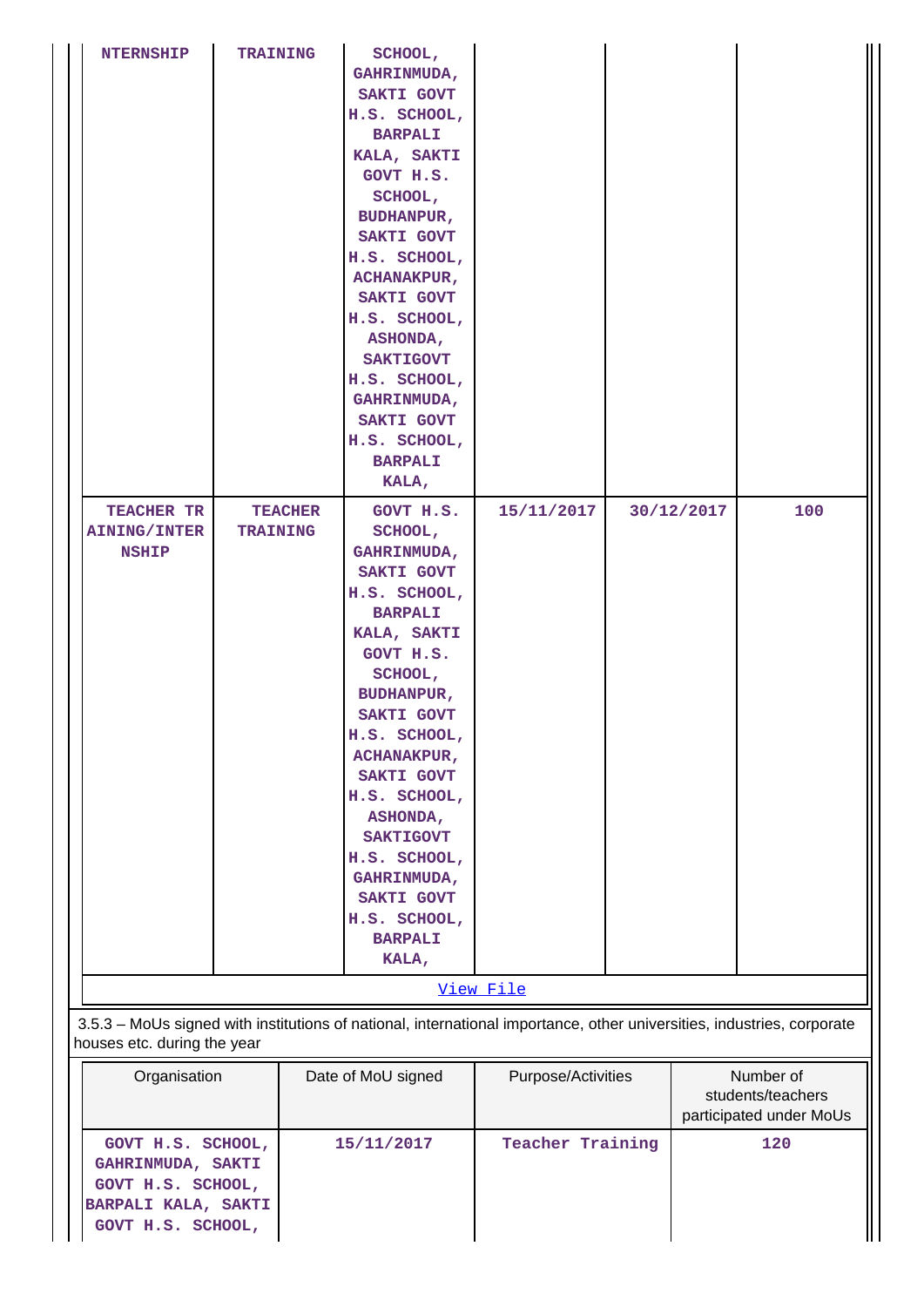| <b>BUDHANPUR, SAKTI</b><br>GOVT H.S. SCHOOL,<br><b>ACHANAKPUR, SAKTI</b><br>GOVT H.S. SCHOOL,<br>ASHONDA, SAKTI |                                                                                                                                                                                                                                                         |                                                                              |  |             |                                                |                                |                                 |  |  |
|-----------------------------------------------------------------------------------------------------------------|---------------------------------------------------------------------------------------------------------------------------------------------------------------------------------------------------------------------------------------------------------|------------------------------------------------------------------------------|--|-------------|------------------------------------------------|--------------------------------|---------------------------------|--|--|
|                                                                                                                 |                                                                                                                                                                                                                                                         |                                                                              |  | View File   |                                                |                                |                                 |  |  |
|                                                                                                                 |                                                                                                                                                                                                                                                         | <b>CRITERION IV – INFRASTRUCTURE AND LEARNING RESOURCES</b>                  |  |             |                                                |                                |                                 |  |  |
| 4.1 - Physical Facilities                                                                                       |                                                                                                                                                                                                                                                         |                                                                              |  |             |                                                |                                |                                 |  |  |
|                                                                                                                 | 4.1.1 - Budget allocation, excluding salary for infrastructure augmentation during the year                                                                                                                                                             |                                                                              |  |             |                                                |                                |                                 |  |  |
|                                                                                                                 |                                                                                                                                                                                                                                                         | Budget allocated for infrastructure augmentation                             |  |             | Budget utilized for infrastructure development |                                |                                 |  |  |
|                                                                                                                 | 0.6                                                                                                                                                                                                                                                     |                                                                              |  |             |                                                | 0.6                            |                                 |  |  |
|                                                                                                                 |                                                                                                                                                                                                                                                         | 4.1.2 - Details of augmentation in infrastructure facilities during the year |  |             |                                                |                                |                                 |  |  |
|                                                                                                                 | <b>Facilities</b>                                                                                                                                                                                                                                       |                                                                              |  |             |                                                | <b>Existing or Newly Added</b> |                                 |  |  |
|                                                                                                                 |                                                                                                                                                                                                                                                         | Class rooms                                                                  |  |             |                                                | Existing                       |                                 |  |  |
|                                                                                                                 |                                                                                                                                                                                                                                                         | Campus Area                                                                  |  |             |                                                | Existing                       |                                 |  |  |
|                                                                                                                 |                                                                                                                                                                                                                                                         | Laboratories                                                                 |  |             |                                                | Existing                       |                                 |  |  |
|                                                                                                                 |                                                                                                                                                                                                                                                         | Seminar Halls                                                                |  |             |                                                | Existing                       |                                 |  |  |
|                                                                                                                 |                                                                                                                                                                                                                                                         | Classrooms with LCD facilities                                               |  |             |                                                | Existing                       |                                 |  |  |
|                                                                                                                 |                                                                                                                                                                                                                                                         | Seminar halls with ICT facilities                                            |  | Existing    |                                                |                                |                                 |  |  |
|                                                                                                                 |                                                                                                                                                                                                                                                         |                                                                              |  | View File   |                                                |                                |                                 |  |  |
| 4.2 - Library as a Learning Resource                                                                            |                                                                                                                                                                                                                                                         |                                                                              |  |             |                                                |                                |                                 |  |  |
|                                                                                                                 |                                                                                                                                                                                                                                                         | 4.2.1 - Library is automated {Integrated Library Management System (ILMS)}   |  |             |                                                |                                |                                 |  |  |
| Name of the ILMS<br>software                                                                                    |                                                                                                                                                                                                                                                         | Nature of automation (fully<br>or patially)                                  |  |             | Version                                        |                                | Year of automation              |  |  |
| <b>NIL</b>                                                                                                      |                                                                                                                                                                                                                                                         | Partially                                                                    |  | NIL         |                                                |                                | 2015                            |  |  |
| 4.2.2 - Library Services                                                                                        |                                                                                                                                                                                                                                                         |                                                                              |  |             |                                                |                                |                                 |  |  |
| Library<br>Service Type                                                                                         |                                                                                                                                                                                                                                                         | Existing                                                                     |  | Newly Added |                                                |                                | Total                           |  |  |
| Text<br><b>Books</b>                                                                                            | 5904                                                                                                                                                                                                                                                    | 1180800                                                                      |  | 480         | 96000                                          | 6384                           | 1276800                         |  |  |
| Reference<br><b>Books</b>                                                                                       | 896                                                                                                                                                                                                                                                     | 179200                                                                       |  | 48          | 9600                                           | 944                            | 188800                          |  |  |
| CD &<br>Video                                                                                                   | 75                                                                                                                                                                                                                                                      | 7500                                                                         |  | 10          | 800                                            | 85                             | 8300                            |  |  |
| Journals                                                                                                        | 5<br>15<br>5500<br>1000<br>20<br>6500                                                                                                                                                                                                                   |                                                                              |  |             |                                                |                                |                                 |  |  |
|                                                                                                                 | View File                                                                                                                                                                                                                                               |                                                                              |  |             |                                                |                                |                                 |  |  |
|                                                                                                                 | 4.2.3 - E-content developed by teachers such as: e-PG- Pathshala, CEC (under e-PG- Pathshala CEC (Under<br>Graduate) SWAYAM other MOOCs platform NPTEL/NMEICT/any other Government initiatives & institutional<br>(Learning Management System (LMS) etc |                                                                              |  |             |                                                |                                |                                 |  |  |
| Name of the Teacher                                                                                             |                                                                                                                                                                                                                                                         | Name of the Module                                                           |  |             | Platform on which module<br>is developed       |                                | Date of launching e-<br>content |  |  |
| <b>NIL</b>                                                                                                      |                                                                                                                                                                                                                                                         | <b>NIL</b>                                                                   |  | <b>NIL</b>  |                                                | <b>Nill</b>                    |                                 |  |  |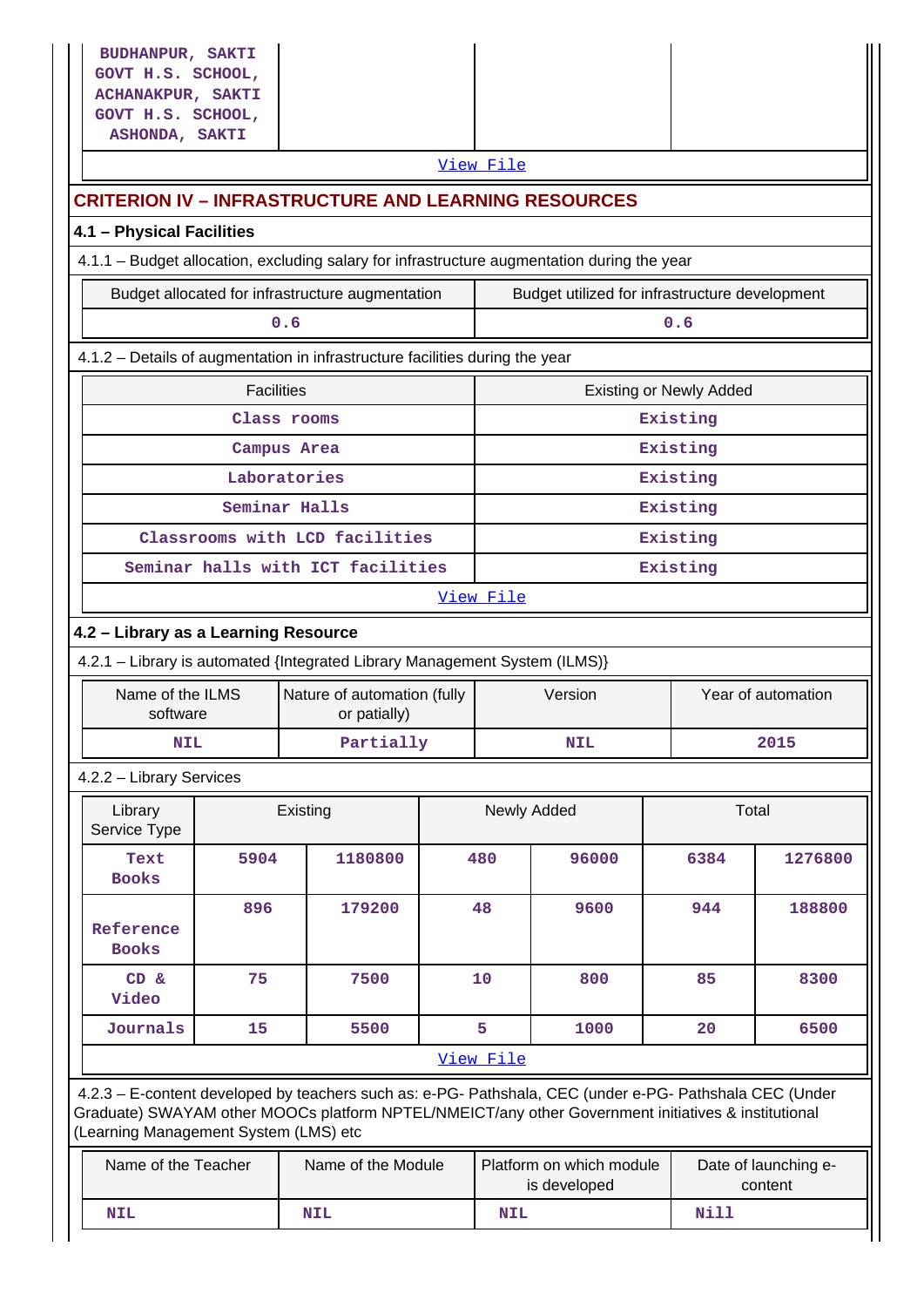|                                                                                                                                                                                                                                                                          |                                           |                                            |                                                                  |                            | View File                                                                       |                                           |                         |                                                                                                                                                                                                                                                                                                                                                                                                                                                                                                                                                                                                                                                                                                                                                                                                                                                                                                                                                                                          |        |
|--------------------------------------------------------------------------------------------------------------------------------------------------------------------------------------------------------------------------------------------------------------------------|-------------------------------------------|--------------------------------------------|------------------------------------------------------------------|----------------------------|---------------------------------------------------------------------------------|-------------------------------------------|-------------------------|------------------------------------------------------------------------------------------------------------------------------------------------------------------------------------------------------------------------------------------------------------------------------------------------------------------------------------------------------------------------------------------------------------------------------------------------------------------------------------------------------------------------------------------------------------------------------------------------------------------------------------------------------------------------------------------------------------------------------------------------------------------------------------------------------------------------------------------------------------------------------------------------------------------------------------------------------------------------------------------|--------|
| 4.3 - IT Infrastructure                                                                                                                                                                                                                                                  |                                           |                                            |                                                                  |                            |                                                                                 |                                           |                         |                                                                                                                                                                                                                                                                                                                                                                                                                                                                                                                                                                                                                                                                                                                                                                                                                                                                                                                                                                                          |        |
| 4.3.1 - Technology Upgradation (overall)                                                                                                                                                                                                                                 |                                           |                                            |                                                                  |                            |                                                                                 |                                           |                         |                                                                                                                                                                                                                                                                                                                                                                                                                                                                                                                                                                                                                                                                                                                                                                                                                                                                                                                                                                                          |        |
| <b>Type</b>                                                                                                                                                                                                                                                              | <b>Total Co</b><br>mputers                | Computer<br>Lab                            | Internet                                                         | <b>Browsing</b><br>centers | Computer<br>Centers                                                             | Office                                    | Departme<br>nts         | Available<br><b>Bandwidt</b><br>h (MBPS/<br>GBPS)                                                                                                                                                                                                                                                                                                                                                                                                                                                                                                                                                                                                                                                                                                                                                                                                                                                                                                                                        | Others |
| Existin<br>g                                                                                                                                                                                                                                                             | 22                                        | $\mathbf{1}$                               | $\mathbf{1}$                                                     | 1                          | $\mathbf{1}$                                                                    | $\overline{a}$                            | $\overline{\mathbf{2}}$ | 560                                                                                                                                                                                                                                                                                                                                                                                                                                                                                                                                                                                                                                                                                                                                                                                                                                                                                                                                                                                      | 0      |
| Added                                                                                                                                                                                                                                                                    | $\overline{a}$                            | $\mathbf 0$                                | $\mathbf 0$                                                      | $\mathbf 0$                | 0                                                                               | $\mathbf 0$                               | $\mathbf 0$             | $\mathbf 0$                                                                                                                                                                                                                                                                                                                                                                                                                                                                                                                                                                                                                                                                                                                                                                                                                                                                                                                                                                              | 0      |
| Total                                                                                                                                                                                                                                                                    | 24                                        | 1                                          | $\mathbf{1}$                                                     | 1                          | 1                                                                               | $\overline{a}$                            | $\overline{a}$          | 560                                                                                                                                                                                                                                                                                                                                                                                                                                                                                                                                                                                                                                                                                                                                                                                                                                                                                                                                                                                      | 0      |
| 4.3.2 - Bandwidth available of internet connection in the Institution (Leased line)                                                                                                                                                                                      |                                           |                                            |                                                                  |                            |                                                                                 |                                           |                         |                                                                                                                                                                                                                                                                                                                                                                                                                                                                                                                                                                                                                                                                                                                                                                                                                                                                                                                                                                                          |        |
|                                                                                                                                                                                                                                                                          |                                           |                                            |                                                                  |                            | 560 MBPS/ GBPS                                                                  |                                           |                         |                                                                                                                                                                                                                                                                                                                                                                                                                                                                                                                                                                                                                                                                                                                                                                                                                                                                                                                                                                                          |        |
| 4.3.3 - Facility for e-content                                                                                                                                                                                                                                           |                                           |                                            |                                                                  |                            |                                                                                 |                                           |                         |                                                                                                                                                                                                                                                                                                                                                                                                                                                                                                                                                                                                                                                                                                                                                                                                                                                                                                                                                                                          |        |
|                                                                                                                                                                                                                                                                          |                                           | Name of the e-content development facility |                                                                  |                            |                                                                                 |                                           | recording facility      | Provide the link of the videos and media centre and                                                                                                                                                                                                                                                                                                                                                                                                                                                                                                                                                                                                                                                                                                                                                                                                                                                                                                                                      |        |
|                                                                                                                                                                                                                                                                          |                                           | <b>Nil</b>                                 |                                                                  |                            |                                                                                 |                                           | <u>Nil</u>              |                                                                                                                                                                                                                                                                                                                                                                                                                                                                                                                                                                                                                                                                                                                                                                                                                                                                                                                                                                                          |        |
| 4.4 - Maintenance of Campus Infrastructure                                                                                                                                                                                                                               |                                           |                                            |                                                                  |                            |                                                                                 |                                           |                         |                                                                                                                                                                                                                                                                                                                                                                                                                                                                                                                                                                                                                                                                                                                                                                                                                                                                                                                                                                                          |        |
| 4.4.1 – Expenditure incurred on maintenance of physical facilities and academic support facilities, excluding salary<br>component, during the year                                                                                                                       |                                           |                                            |                                                                  |                            |                                                                                 |                                           |                         |                                                                                                                                                                                                                                                                                                                                                                                                                                                                                                                                                                                                                                                                                                                                                                                                                                                                                                                                                                                          |        |
|                                                                                                                                                                                                                                                                          | Assigned Budget on<br>academic facilities |                                            | Expenditure incurred on<br>maintenance of academic<br>facilities |                            |                                                                                 | Assigned budget on<br>physical facilities |                         | Expenditure incurredon<br>maintenance of physical<br>facilites                                                                                                                                                                                                                                                                                                                                                                                                                                                                                                                                                                                                                                                                                                                                                                                                                                                                                                                           |        |
|                                                                                                                                                                                                                                                                          | 0.35                                      |                                            | 0.3                                                              |                            |                                                                                 | 0.95                                      |                         | 0.9                                                                                                                                                                                                                                                                                                                                                                                                                                                                                                                                                                                                                                                                                                                                                                                                                                                                                                                                                                                      |        |
| 4.4.2 - Procedures and policies for maintaining and utilizing physical, academic and support facilities - laboratory,<br>library, sports complex, computers, classrooms etc. (maximum 500 words) (information to be available in<br>institutional Website, provide link) |                                           |                                            |                                                                  |                            |                                                                                 |                                           |                         |                                                                                                                                                                                                                                                                                                                                                                                                                                                                                                                                                                                                                                                                                                                                                                                                                                                                                                                                                                                          |        |
|                                                                                                                                                                                                                                                                          |                                           |                                            |                                                                  |                            | and ventilation and all the classrooms are well equipped with proper furniture, |                                           |                         | The institution ensures adequate availability and optimal utilization of<br>physical infrastructure as it is censoriously linked to the mission of our<br>Institute -"To prepare outstanding educators, scholars and researchers and to<br>advance the profession of Teacher Education, To promote research, development<br>and consultancy, To develop critical thinking, effective communication and<br>learning skills in the student Teacher To impart value based education suitable<br>to the needs of the society." through technically advanced educationalmethods.<br>The institute has adequate physical infrastructural facilities to run the<br>Educational Programme efficiently as per the Norms and Standards laid down by<br>National Council for Teacher Education by affiliating body. College has<br>developed complete physical infrastructure as per NCTE norms to run the B. Ed<br>course. . ? There are four classrooms and six method rooms with proper lighting |        |

**dais, projector and display boards. ? Administrative office, a staff room and a Principal room with adequate space to conduct meetings and discussions with the faculty. ? Well-equipped library and a reading room having seating capacity for 60 pupil teachers. Library has internet connectivity and a photocopier with the facility of photocopying. ? ICT Resource Centre fully equipped with 20**

**computers with latest configuration and internet facility with each system. ? Psychology Resource Centre with sufficient number of Tests and Psychological Testing Equipment's. ? The Curriculum Laboratory is a Centre for instructional materials in teacher education institutes. It is designed for the professional**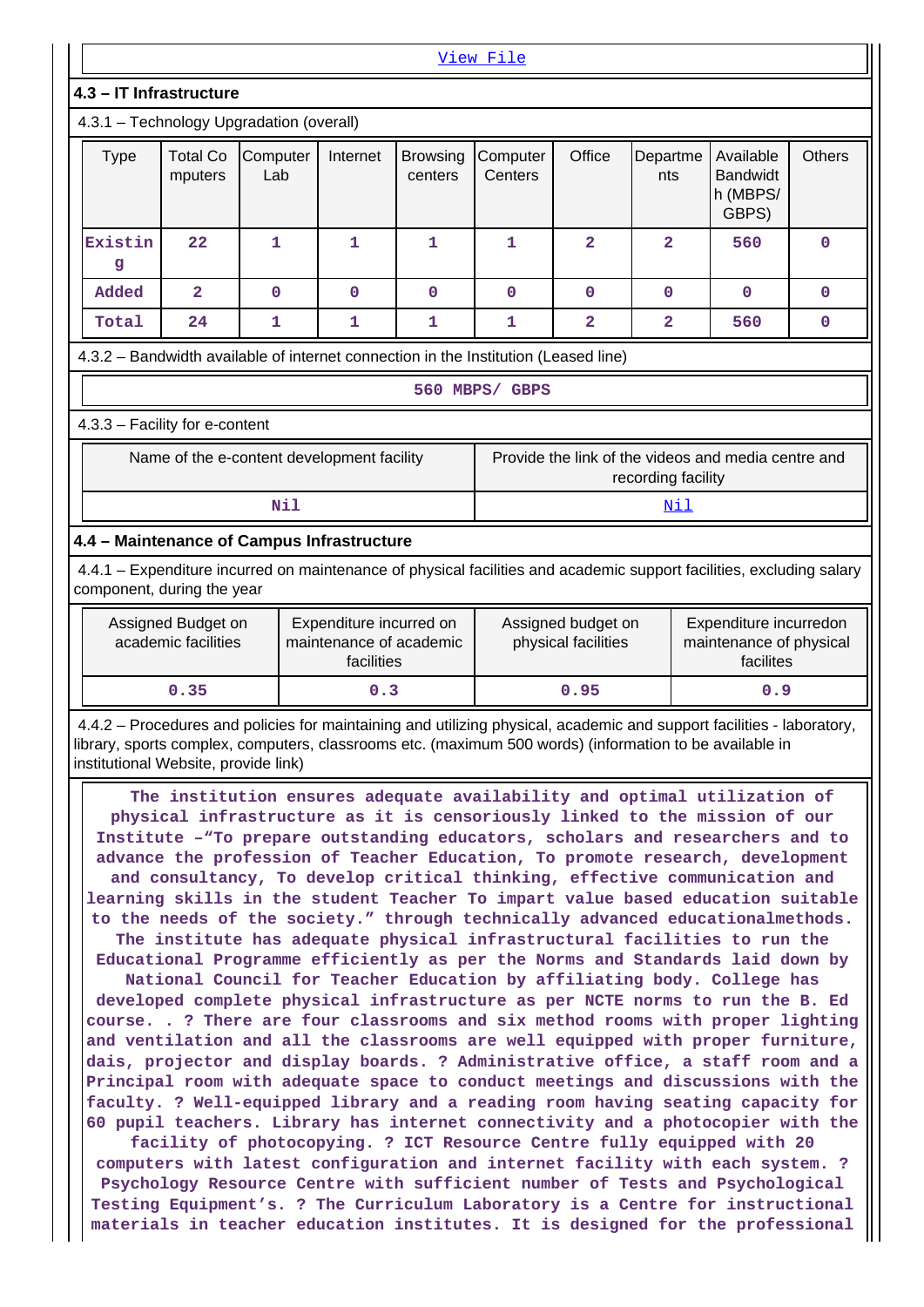**development of pupil teachers. ? Art and Work Experience Resource Centre with adequate material. ? We have well-furnished Tutorial rooms, Seminar Hall and a Multipurpose Hall having seating capacity of more than five hundred persons to conduct various academic and cultural activities. ? The institute has separate common rooms for boys and girls. There is a Rest cum Medical Room provided with**

**First aid facility. Sports, Music Room, Canteen and a Store Room are also available in the college campus. ? Morning assemblies are conducted in Open Air Theatre as well as in Multipurpose Hall. A well sized Parking Space for**

**vehicles is also available in the campus. ? There is provision for indoor games such as Carom, Chess as well as outdoor games like Volley ball, Badminton, Shotput, Discus throw, Relay-race, Kho-Kho, Tug-of- war and 200 metre athletic track for all athletics activities. ? There are separate toilets and wash rooms**

**for boys, girls and college staff. Proper Fire Safety measures (Fire**

**Extinguishers) are also placed in the college building. Institution has heavy Gen-set for the power backup to meet the emergency need. Its campus is surrounded with lots of greenery, ornamental plants, flowers and trees. It has proper water supply system (own submersible pump) for the maintenance of whole campus and water harvesting system.**

https://www.shyamcollege.in/naac/co-curricular-activities.pdf

#### **CRITERION V – STUDENT SUPPORT AND PROGRESSION**

#### **5.1 – Student Support**

5.1.1 – Scholarships and Financial Support

|                                         | Name/Title of the scheme | Number of students | <b>Amount in Rupees</b> |
|-----------------------------------------|--------------------------|--------------------|-------------------------|
| Financial Support<br>from institution   | <b>NIL</b>               | 0                  | 0                       |
| Financial Support<br>from Other Sources |                          |                    |                         |
| a) National                             | CG POST MATRIC           | 187                | 1569540                 |
| b) International                        | Nil                      | Nill               | 0                       |
|                                         |                          | View File          |                         |

 5.1.2 – Number of capability enhancement and development schemes such as Soft skill development, Remedial coaching, Language lab, Bridge courses, Yoga, Meditation, Personal Counselling and Mentoring etc.,

| Name of the capability<br>enhancement scheme       | Date of implemetation | Number of students<br>enrolled | Agencies involved                                |
|----------------------------------------------------|-----------------------|--------------------------------|--------------------------------------------------|
| Ethics in<br>Education                             | 16/02/2018            | 85                             | Vardan Education<br>Health Research<br>Institute |
| Remedial Coaching<br>on the bases of<br>house test | 05/01/2018            | 55                             | Vardan Education<br>Health Research<br>Institute |
| Human rights                                       | 22/08/2017            | 50                             | Vardan Education<br>Health Research<br>Institute |
| Yoga and<br>Medititation                           | 17/08/2017            | 34                             | Vardan Education<br>Health Research<br>Institute |
|                                                    |                       | View File                      |                                                  |

 5.1.3 – Students benefited by guidance for competitive examinations and career counselling offered by the institution during the year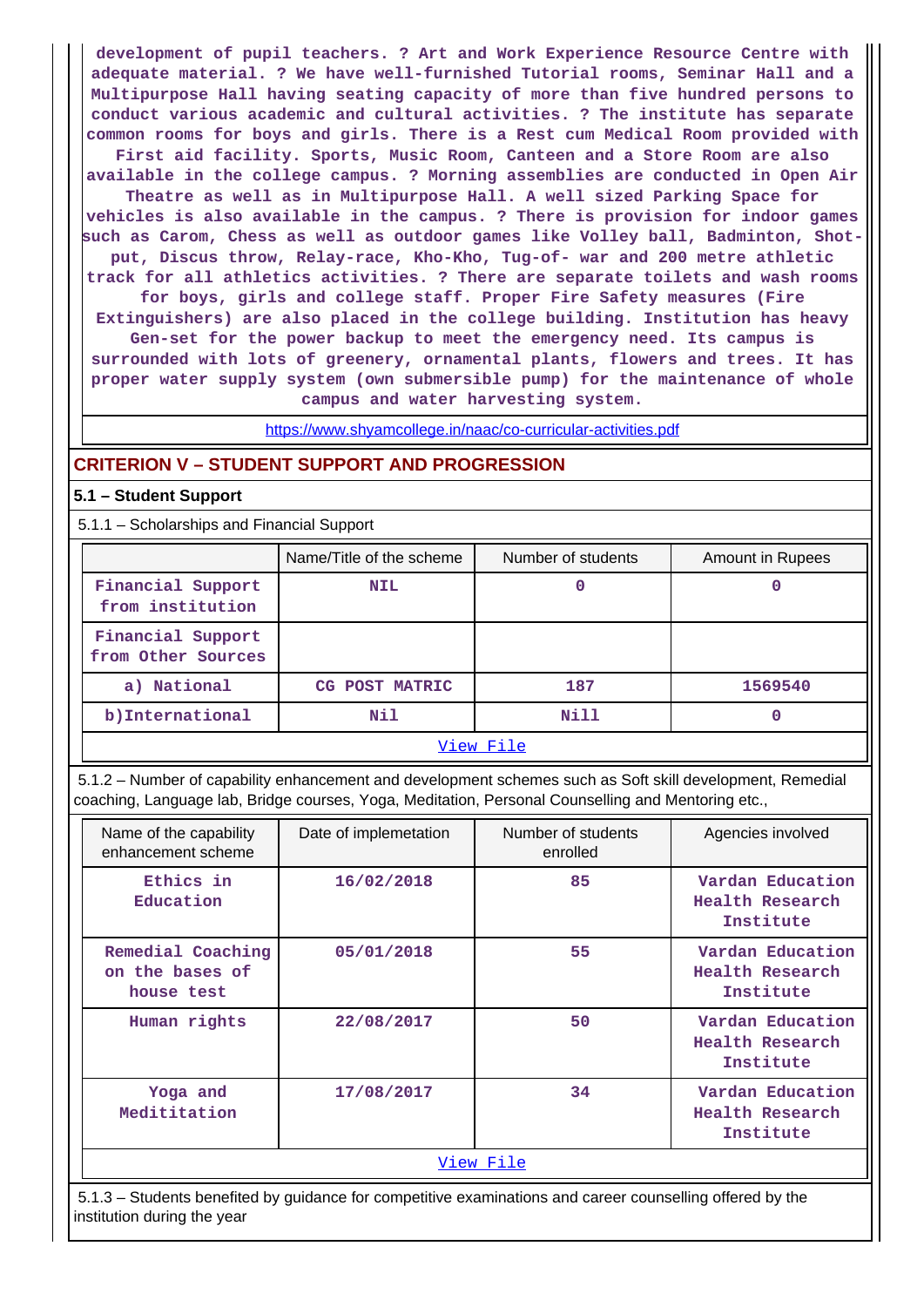| Year                                                                                                                                                                                   | Name of the<br>scheme                                       | Number of<br>benefited<br>students for<br>competitive<br>examination | Number of<br>benefited<br>students by<br>career<br>counseling<br>activities | Number of<br>students who<br>have passedin<br>the comp. exam | Number of<br>studentsp placed       |
|----------------------------------------------------------------------------------------------------------------------------------------------------------------------------------------|-------------------------------------------------------------|----------------------------------------------------------------------|-----------------------------------------------------------------------------|--------------------------------------------------------------|-------------------------------------|
| 2017                                                                                                                                                                                   | Career<br>Counseling                                        | 85                                                                   | 85                                                                          | <b>Nill</b>                                                  | <b>Nill</b>                         |
|                                                                                                                                                                                        |                                                             |                                                                      | View File                                                                   |                                                              |                                     |
| 5.1.4 – Institutional mechanism for transparency, timely redressal of student grievances, Prevention of sexual<br>harassment and ragging cases during the year                         |                                                             |                                                                      |                                                                             |                                                              |                                     |
| Total grievances received                                                                                                                                                              |                                                             | Number of grievances redressed                                       |                                                                             | Avg. number of days for grievance<br>redressal               |                                     |
|                                                                                                                                                                                        | <b>Nill</b>                                                 |                                                                      | <b>Nill</b>                                                                 |                                                              | Nill                                |
| 5.2 - Student Progression                                                                                                                                                              |                                                             |                                                                      |                                                                             |                                                              |                                     |
| 5.2.1 - Details of campus placement during the year                                                                                                                                    |                                                             |                                                                      |                                                                             |                                                              |                                     |
|                                                                                                                                                                                        | On campus                                                   |                                                                      |                                                                             | Off campus                                                   |                                     |
| Nameof<br>organizations<br>visited                                                                                                                                                     | Number of<br>students<br>participated                       | Number of<br>stduents placed                                         | Nameof<br>organizations<br>visited                                          | Number of<br>students<br>participated                        | Number of<br>stduents placed        |
| <b>NIL</b>                                                                                                                                                                             | Nill                                                        | <b>Nill</b>                                                          | <b>NIL</b>                                                                  | <b>Nill</b>                                                  | <b>Nill</b>                         |
|                                                                                                                                                                                        |                                                             |                                                                      | View File                                                                   |                                                              |                                     |
| 5.2.2 - Student progression to higher education in percentage during the year                                                                                                          |                                                             |                                                                      |                                                                             |                                                              |                                     |
|                                                                                                                                                                                        |                                                             |                                                                      |                                                                             |                                                              |                                     |
| Year                                                                                                                                                                                   | Number of<br>students<br>enrolling into<br>higher education | Programme<br>graduated from                                          | Depratment<br>graduated from                                                | Name of<br>institution joined                                | Name of<br>programme<br>admitted to |
| 2017                                                                                                                                                                                   | <b>Nill</b>                                                 | 0 <sup>0</sup>                                                       | <b>NIL</b>                                                                  | <b>NIL</b>                                                   | <b>NIL</b>                          |
|                                                                                                                                                                                        |                                                             |                                                                      | View File                                                                   |                                                              |                                     |
| 5.2.3 - Students qualifying in state/ national/ international level examinations during the year<br>(eg:NET/SET/SLET/GATE/GMAT/CAT/GRE/TOFEL/Civil Services/State Government Services) |                                                             |                                                                      |                                                                             |                                                              |                                     |
|                                                                                                                                                                                        | <b>Items</b>                                                |                                                                      |                                                                             | Number of students selected/ qualifying                      |                                     |
|                                                                                                                                                                                        | Any Other                                                   |                                                                      |                                                                             | <b>Nill</b>                                                  |                                     |
|                                                                                                                                                                                        |                                                             |                                                                      | View File                                                                   |                                                              |                                     |
| 5.2.4 – Sports and cultural activities / competitions organised at the institution level during the year                                                                               |                                                             |                                                                      |                                                                             |                                                              |                                     |
| Activity                                                                                                                                                                               |                                                             | Level                                                                |                                                                             | Number of Participants                                       |                                     |
|                                                                                                                                                                                        | Cleanliness Campaign                                        |                                                                      | <b>COLLEGE LEVEL</b>                                                        |                                                              | 92                                  |
|                                                                                                                                                                                        | Awareness Campaign                                          |                                                                      | <b>COLLEGE LEVEL</b>                                                        |                                                              | 90                                  |
| Competition                                                                                                                                                                            | Horticulture                                                |                                                                      | college level                                                               |                                                              | 90                                  |
|                                                                                                                                                                                        | 100 M. Rece Competition                                     |                                                                      | college level                                                               |                                                              | 92                                  |
|                                                                                                                                                                                        | Chess Competition                                           |                                                                      | <b>COLLEGE LEVEL</b>                                                        |                                                              | 20                                  |
|                                                                                                                                                                                        | Chair Rece Competition                                      |                                                                      | <b>COLLEGE LEVEL</b>                                                        |                                                              | 66                                  |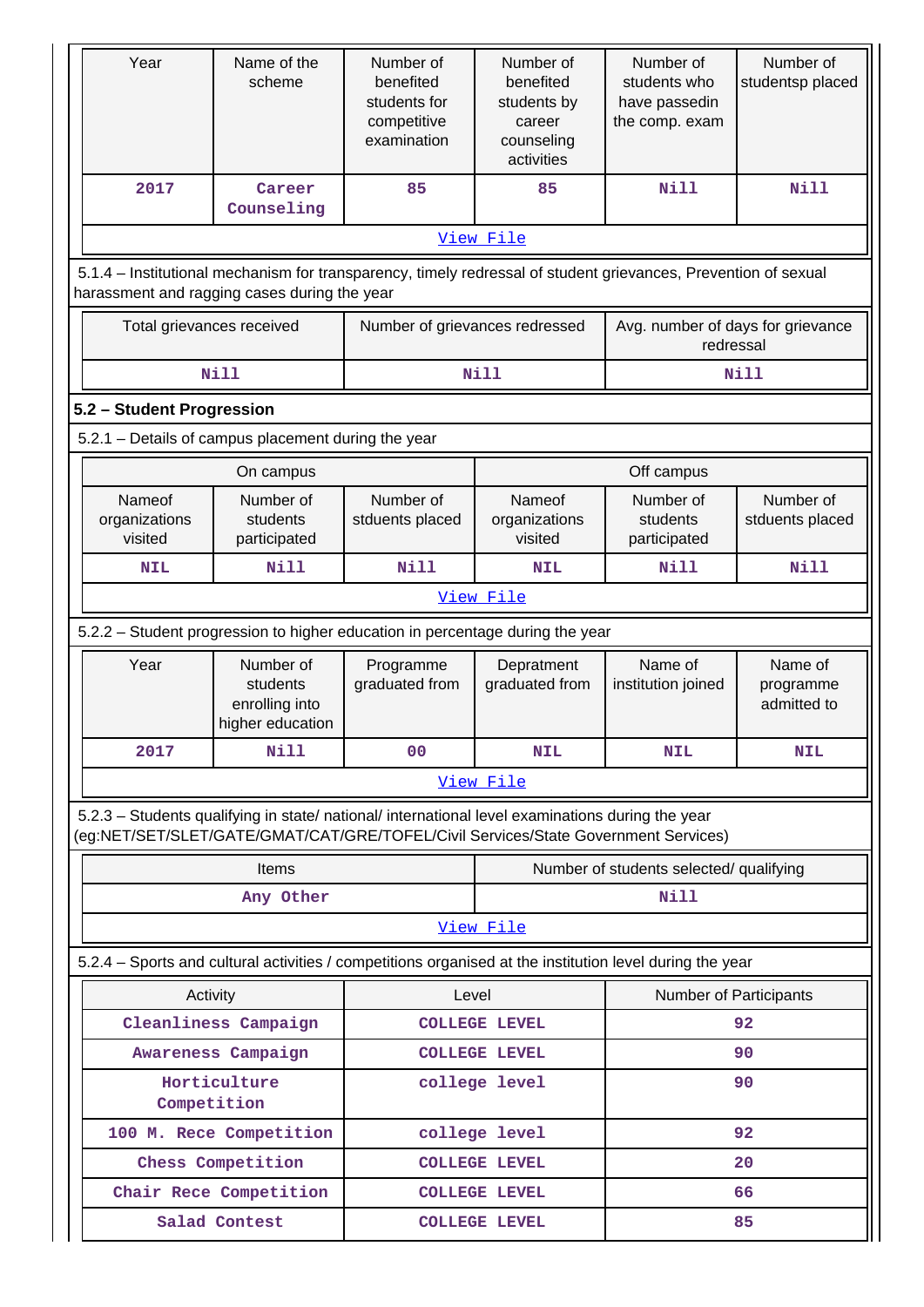| Room Décor Competition  | <b>COLLEGE LEVEL</b> | 95 |
|-------------------------|----------------------|----|
| Fancy Dress Competition | <b>COLLEGE LEVEL</b> | 35 |
| Food Contest            | <b>COLLEGE LEVEL</b> | 95 |
|                         |                      |    |

View File

#### **5.3 – Student Participation and Activities**

 5.3.1 – Number of awards/medals for outstanding performance in sports/cultural activities at national/international level (award for a team event should be counted as one)

| Year | Name of the<br>award/medal | National/<br>Internaional | Number of<br>awards for<br>Sports | Number of<br>awards for<br>Cultural | Student ID<br>number | Name of the<br>student |
|------|----------------------------|---------------------------|-----------------------------------|-------------------------------------|----------------------|------------------------|
| 2017 | <b>NIL</b>                 | National                  | Nill                              | Nill                                | <b>NIL</b>           | <b>NIL</b>             |
|      |                            |                           | View File                         |                                     |                      |                        |

 5.3.2 – Activity of Student Council & representation of students on academic & administrative bodies/committees of the institution (maximum 500 words)

 **A representative structure for students, through which they can become involved in the events of the institution, maintaining discipline, proper smoothening of events time to time. Vision : To augment the innovation in student life, excellence edification and learner contribution. Mission: To bring transformation, appropriate access to professional learning and competence. To contribute to maintaining disciplined and professional behavior of students in their academic and social settings. To arbitrate the gap between the students and management. To advance precision through consistent communication with the students. To persuade and maintain active participation of all students in community engagement projects. Purpose: The purpose of the student council is to give students an opportunity to develop leadership by organizing and carrying out Institute activities and service projects. In addition to planning events that contribute to school spirit and community welfare, the student council is the voice of the student body. Student Council is an organization conducted by students and supervised by adults. The purpose of the student council is to give students an opportunity to develop leadership by organizing and carrying out school activities and service projects. In addition to planning events that contribute to school spirit and community welfare, the student council is the voice of the student body. They help share student ideas, interests and concerns with the school wide community. The function of the student council is based upon parliamentary procedures. Ideas are presented, voted upon and confirmed by the student body president. Any student that is interested in leadership, organizational behavior, event planning or becoming more involved in the school are welcome to become involved. Traits Required: Self confidence. Per DuBrin, "A leader who is self-assured without being bombastic or overbearing instills self-confidence in team members" Humility Core self-evaluations Trustworthiness Authenticity Extraversion Assertiveness Enthusiasm Optimism and warmth What Student Council Does The student council helps share students ideas, interests, and concerns with teachers and Institution Principal. They often also help for Institution-wide activities, including social events, community projects, helping people in need.**

#### **5.4 – Alumni Engagement**

5.4.1 – Whether the institution has registered Alumni Association?

#### **No**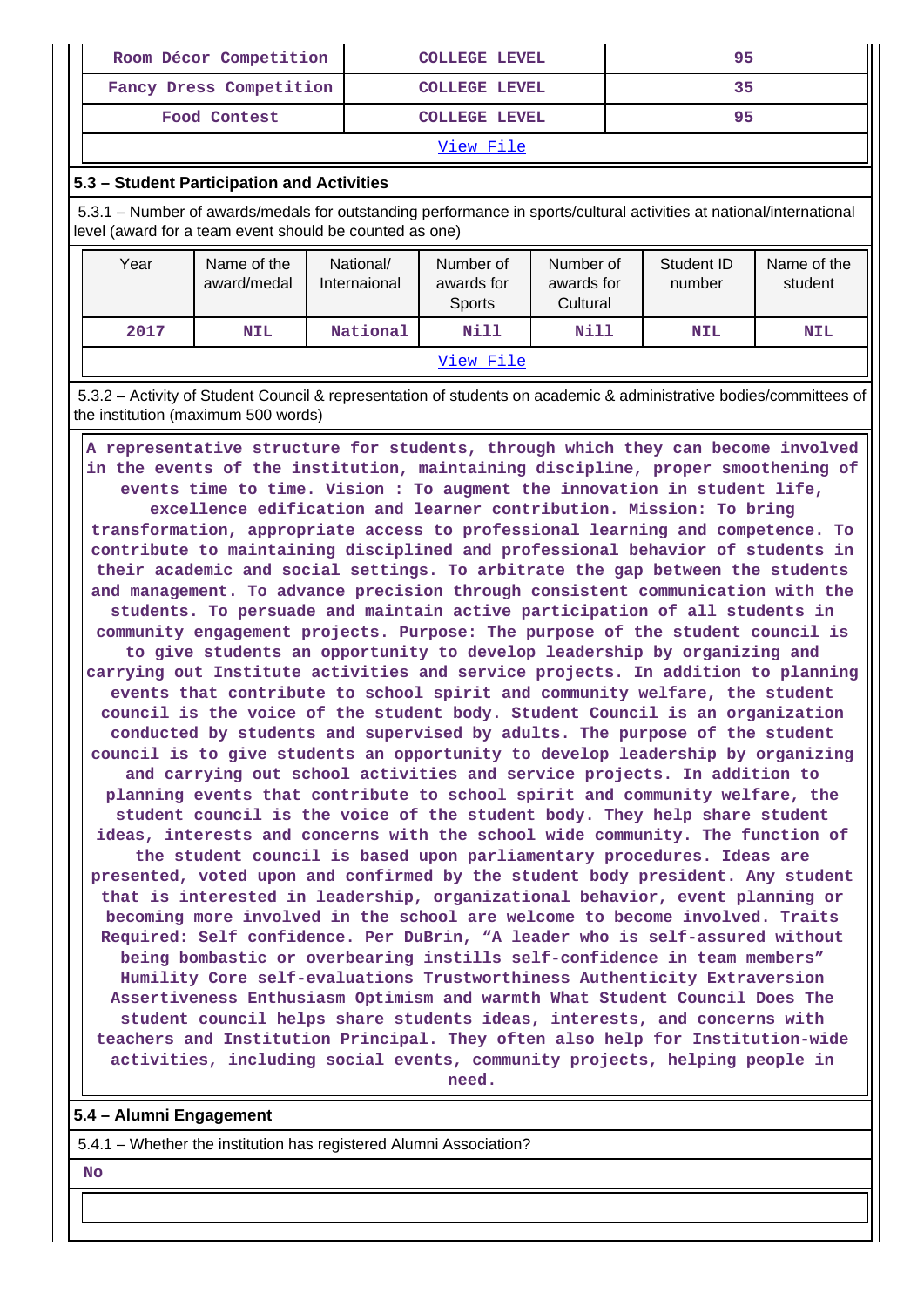5.4.2 – No. of enrolled Alumni:

**0**

5.4.3 – Alumni contribution during the year (in Rupees) :

**0**

5.4.4 – Meetings/activities organized by Alumni Association :

**00**

#### **CRITERION VI – GOVERNANCE, LEADERSHIP AND MANAGEMENT**

**6.1 – Institutional Vision and Leadership**

 6.1.1 – Mention two practices of decentralization and participative management during the last year (maximum 500 words)

 **The Admission committee counsels' prospective candidates for Admission before the Application Forms for admission are released. The Admission committee (for admission) involves all members of the staff who co- operates and work at different levels. They also sit in at interface meetings and meet parents and students prior to admission. Planning Board (for financial Planning and implementation) involves the participation of Management and non-teaching staff related to Accounts. Library committee prepares and plans for the book budget for next academic session. There is a building Committee with members from faculty , architects, engineers, Contractors and office staff to assist with the planning and execution of vertical extension of the college and planning for infrastructure associated with the new wing.**

6.1.2 – Does the institution have a Management Information System (MIS)?

*Yes* **6.2 – Strategy Development and Deployment** 6.2.1 – Quality improvement strategies adopted by the institution for each of the following (with in 100 words each): Strategy Type Details  **Industry Interaction / Collaboration ? Industry Interaction / Collaboration: We have more than 15 collaborations for the internship/teacher training purpose. Human Resource Management Human Resource Management: We strongly believe in Team work and collective decision making. The College organizes various orientation programmes for both teaching and nonteaching staff members for upgrading their skills in the latest technology. Salary, pay-scale and increments are given to staff members as per Government norms which leads to employee satisfaction. Institute grants Medical, Casual, On Duty and Special Leave to its faculty members. And Non Teaching gets Medical, Causal and Earned Leave as per the norms of**

> **University. It also provides Maternity Leave according to norms to its female members.**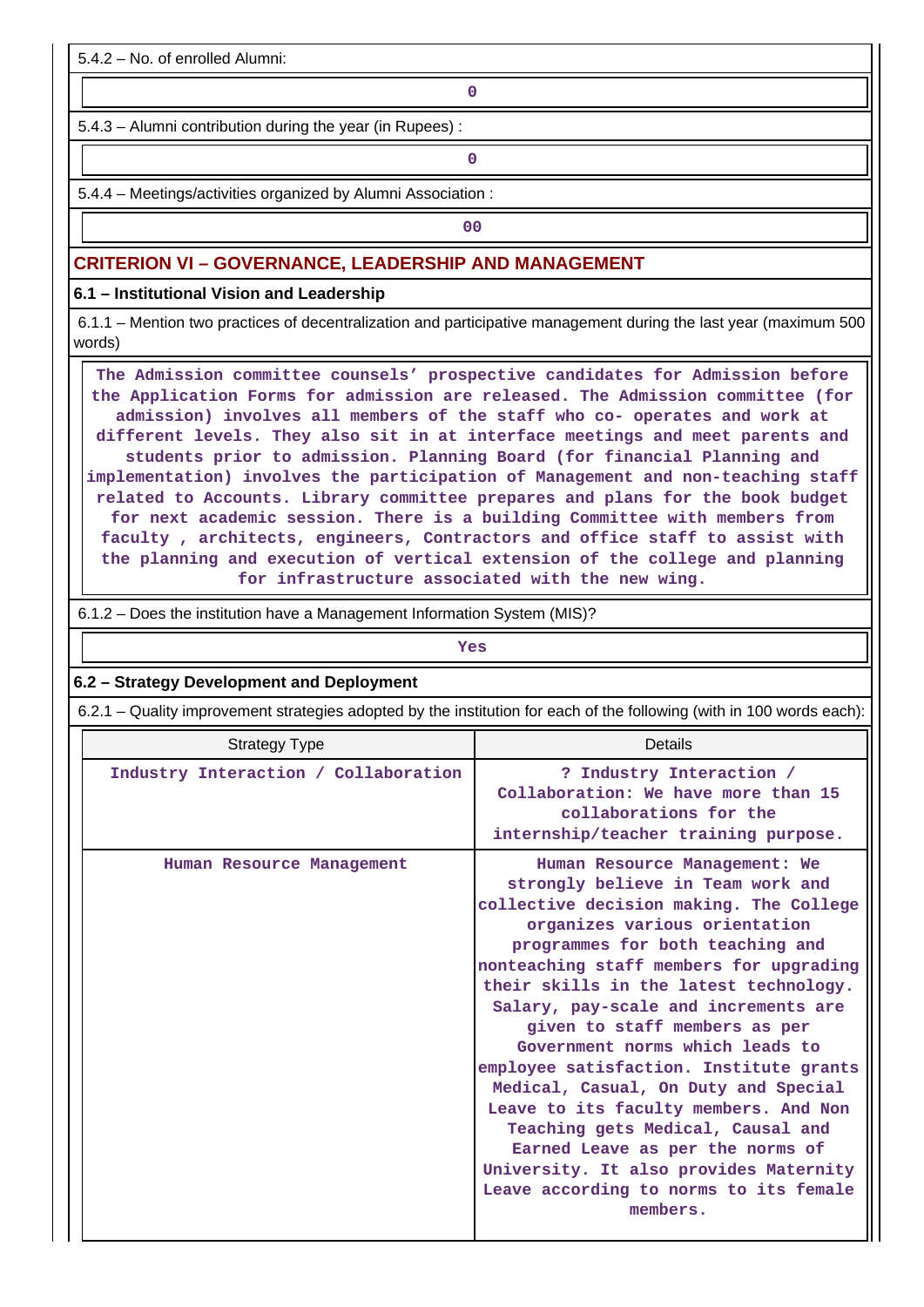| Research and Development   | ? Research and Development: For<br>promoting research in the College, we<br>have library with so many books for the<br>teachers and students.                                                                                                                 |
|----------------------------|---------------------------------------------------------------------------------------------------------------------------------------------------------------------------------------------------------------------------------------------------------------|
| Examination and Evaluation | ? Examination and Evaluation:<br>Bilaspur University norms are followed<br>by the College for Examination<br>Evaluation.                                                                                                                                      |
| Teaching and Learning      | ? Teaching and Learning: Our teaching<br>learning process includes<br>presentations, Group Discussions.                                                                                                                                                       |
| Curriculum Development     | ? Curriculum Development: Curriculum<br>is set by the University. Suggestions<br>from curriculum committee related to<br>different subjects were forwarded to<br>the Guru Nanak Dev University. Academic<br>mentoring of students is done by the<br>Teachers. |

6.2.2 – Implementation of e-governance in areas of operations:

| E-governace area              | <b>Details</b>                                                                                                                                                                                                                                                             |
|-------------------------------|----------------------------------------------------------------------------------------------------------------------------------------------------------------------------------------------------------------------------------------------------------------------------|
| Planning and Development      | ? Planning and Development: We use<br>emails for the same                                                                                                                                                                                                                  |
| Administration                | Administration: We are maintaining<br>the office records on MS - Word and MS<br>- Excel since 2009                                                                                                                                                                         |
| Finance and Accounts          | ? Finance and Accounts: MS Excel                                                                                                                                                                                                                                           |
| Student Admission and Support | Student Admission and Support: we<br>follow the rules and regulations of<br>Bilaspur University. And as per<br>University Guidelines there is one Pre<br>Examination conducted in a year and at<br>the end of year End Term Examination is<br>conducted by the University. |
| Examination                   | Examination: Bilaspur University<br>norms are followed by the College for<br>Examination and Evaluation.                                                                                                                                                                   |

# **6.3 – Faculty Empowerment Strategies**

 6.3.1 – Teachers provided with financial support to attend conferences / workshops and towards membership fee of professional bodies during the year

| Year                                                                                                                                                            |              | Name of Teacher<br>Name of conference/<br>workshop attended<br>for which financial<br>support provided |                              | Name of the<br>professional body for<br>which membership<br>fee is provided |           | Amount of support |  |
|-----------------------------------------------------------------------------------------------------------------------------------------------------------------|--------------|--------------------------------------------------------------------------------------------------------|------------------------------|-----------------------------------------------------------------------------|-----------|-------------------|--|
| 2017                                                                                                                                                            |              | <b>V.P.SINGH</b>                                                                                       | <b>BU BILASPUR</b><br>(C.G.) | <b>NIL</b>                                                                  |           | Nill              |  |
|                                                                                                                                                                 |              |                                                                                                        | View File                    |                                                                             |           |                   |  |
| 6.3.2 – Number of professional development / administrative training programmes organized by the College for<br>teaching and non teaching staff during the year |              |                                                                                                        |                              |                                                                             |           |                   |  |
| Year                                                                                                                                                            | Title of the | Title of the                                                                                           | From date                    | To Date                                                                     | Number of | Number of         |  |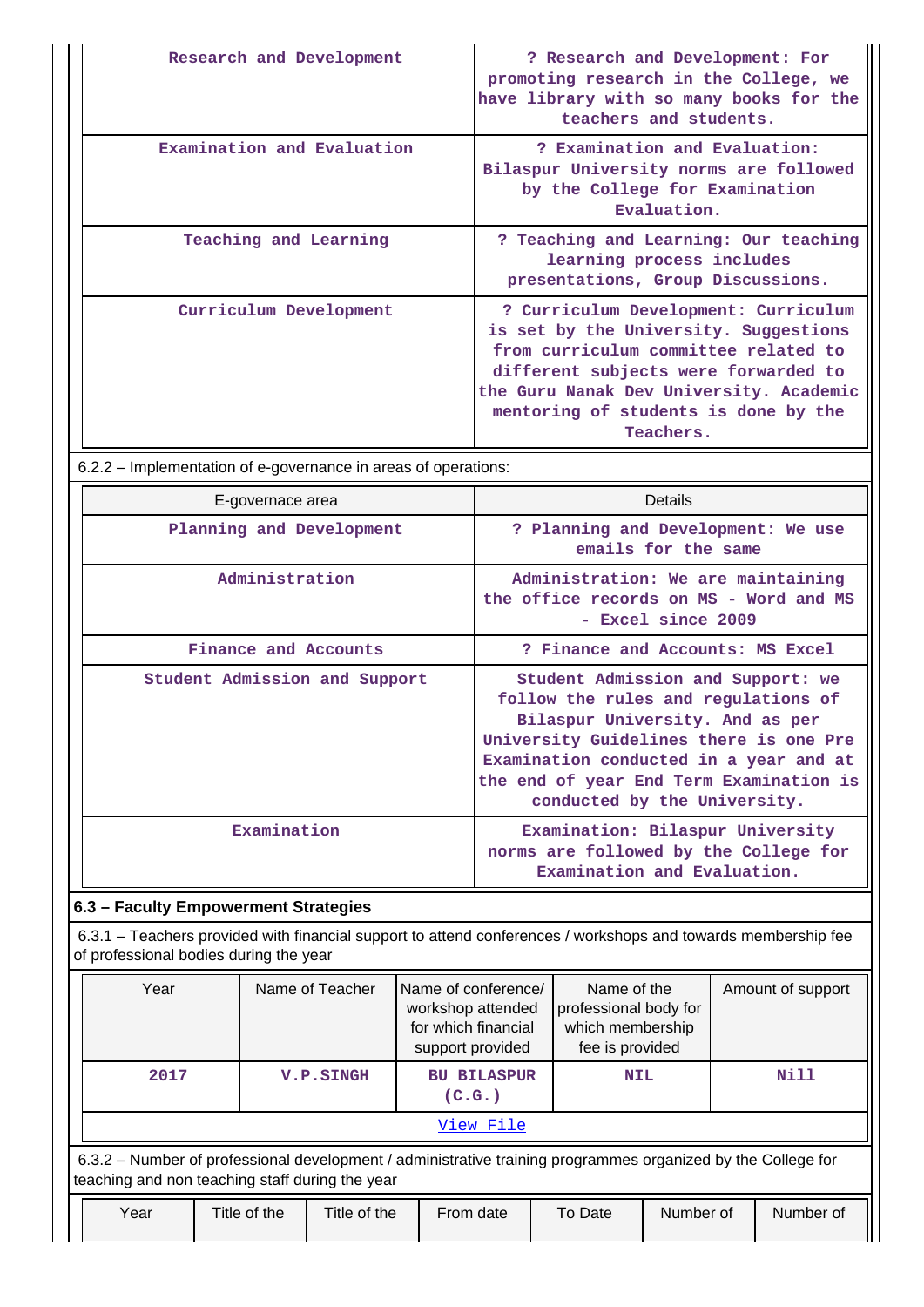|                                                                                                                                                                                                                                                                                                                                                                                                                                                                                                                                                                                                                                                                                                                                                                                                                                                                                                    |                                                                                                                                                                                            | professional<br>development<br>programme<br>organised for<br>teaching staff |             | administrative<br>training<br>programme<br>organised for<br>non-teaching<br>staff |                                                                                                                      |              |           |             | participants<br>(Teaching<br>staff)                                                       |         | participants<br>(non-teaching<br>staff) |  |  |
|----------------------------------------------------------------------------------------------------------------------------------------------------------------------------------------------------------------------------------------------------------------------------------------------------------------------------------------------------------------------------------------------------------------------------------------------------------------------------------------------------------------------------------------------------------------------------------------------------------------------------------------------------------------------------------------------------------------------------------------------------------------------------------------------------------------------------------------------------------------------------------------------------|--------------------------------------------------------------------------------------------------------------------------------------------------------------------------------------------|-----------------------------------------------------------------------------|-------------|-----------------------------------------------------------------------------------|----------------------------------------------------------------------------------------------------------------------|--------------|-----------|-------------|-------------------------------------------------------------------------------------------|---------|-----------------------------------------|--|--|
| 2017                                                                                                                                                                                                                                                                                                                                                                                                                                                                                                                                                                                                                                                                                                                                                                                                                                                                                               |                                                                                                                                                                                            | <b>NIL</b>                                                                  |             | <b>NIL</b>                                                                        |                                                                                                                      | <b>Nill</b>  |           | <b>Nill</b> | Nill                                                                                      |         | <b>Nill</b>                             |  |  |
|                                                                                                                                                                                                                                                                                                                                                                                                                                                                                                                                                                                                                                                                                                                                                                                                                                                                                                    |                                                                                                                                                                                            |                                                                             |             |                                                                                   |                                                                                                                      | View File    |           |             |                                                                                           |         |                                         |  |  |
|                                                                                                                                                                                                                                                                                                                                                                                                                                                                                                                                                                                                                                                                                                                                                                                                                                                                                                    | 6.3.3 - No. of teachers attending professional development programmes, viz., Orientation Programme, Refresher<br>Course, Short Term Course, Faculty Development Programmes during the year |                                                                             |             |                                                                                   |                                                                                                                      |              |           |             |                                                                                           |         |                                         |  |  |
| Title of the<br>professional<br>development<br>programme                                                                                                                                                                                                                                                                                                                                                                                                                                                                                                                                                                                                                                                                                                                                                                                                                                           |                                                                                                                                                                                            | Number of teachers<br>who attended                                          |             |                                                                                   | From Date                                                                                                            |              |           | To date     | Duration                                                                                  |         |                                         |  |  |
| <b>NIL</b>                                                                                                                                                                                                                                                                                                                                                                                                                                                                                                                                                                                                                                                                                                                                                                                                                                                                                         |                                                                                                                                                                                            |                                                                             | <b>Nill</b> |                                                                                   |                                                                                                                      | <b>Nill</b>  |           | Nill        |                                                                                           |         | 0 <sup>0</sup>                          |  |  |
|                                                                                                                                                                                                                                                                                                                                                                                                                                                                                                                                                                                                                                                                                                                                                                                                                                                                                                    |                                                                                                                                                                                            |                                                                             |             |                                                                                   |                                                                                                                      | View File    |           |             |                                                                                           |         |                                         |  |  |
| 6.3.4 - Faculty and Staff recruitment (no. for permanent recruitment):                                                                                                                                                                                                                                                                                                                                                                                                                                                                                                                                                                                                                                                                                                                                                                                                                             |                                                                                                                                                                                            |                                                                             |             |                                                                                   |                                                                                                                      |              |           |             |                                                                                           |         |                                         |  |  |
|                                                                                                                                                                                                                                                                                                                                                                                                                                                                                                                                                                                                                                                                                                                                                                                                                                                                                                    |                                                                                                                                                                                            | Teaching                                                                    |             |                                                                                   |                                                                                                                      |              |           |             | Non-teaching                                                                              |         |                                         |  |  |
| Permanent                                                                                                                                                                                                                                                                                                                                                                                                                                                                                                                                                                                                                                                                                                                                                                                                                                                                                          |                                                                                                                                                                                            |                                                                             |             | <b>Full Time</b>                                                                  |                                                                                                                      |              | Permanent |             |                                                                                           |         | <b>Full Time</b>                        |  |  |
| 26                                                                                                                                                                                                                                                                                                                                                                                                                                                                                                                                                                                                                                                                                                                                                                                                                                                                                                 |                                                                                                                                                                                            |                                                                             |             | 8                                                                                 |                                                                                                                      |              |           | 8           | 8                                                                                         |         |                                         |  |  |
| 6.3.5 - Welfare schemes for                                                                                                                                                                                                                                                                                                                                                                                                                                                                                                                                                                                                                                                                                                                                                                                                                                                                        |                                                                                                                                                                                            |                                                                             |             |                                                                                   |                                                                                                                      |              |           |             |                                                                                           |         |                                         |  |  |
|                                                                                                                                                                                                                                                                                                                                                                                                                                                                                                                                                                                                                                                                                                                                                                                                                                                                                                    | Teaching                                                                                                                                                                                   |                                                                             |             |                                                                                   |                                                                                                                      | Non-teaching |           |             |                                                                                           |         | <b>Students</b>                         |  |  |
| Maternity Leave with<br>Pay, Free Health Check up                                                                                                                                                                                                                                                                                                                                                                                                                                                                                                                                                                                                                                                                                                                                                                                                                                                  | Camps                                                                                                                                                                                      |                                                                             |             |                                                                                   | Maternity Leave with<br>Pay, Free Health Check up<br>CampsMaternity Leave with<br>Pay, Free Health Check up<br>Camps |              |           |             | Scholarships,<br>Personality Development<br>Sessions                                      |         |                                         |  |  |
| 6.4 - Financial Management and Resource Mobilization                                                                                                                                                                                                                                                                                                                                                                                                                                                                                                                                                                                                                                                                                                                                                                                                                                               |                                                                                                                                                                                            |                                                                             |             |                                                                                   |                                                                                                                      |              |           |             |                                                                                           |         |                                         |  |  |
| 6.4.1 – Institution conducts internal and external financial audits regularly (with in 100 words each)                                                                                                                                                                                                                                                                                                                                                                                                                                                                                                                                                                                                                                                                                                                                                                                             |                                                                                                                                                                                            |                                                                             |             |                                                                                   |                                                                                                                      |              |           |             |                                                                                           |         |                                         |  |  |
| The College conducts only internal audit which is as follows: The Audit<br>objections raised by the auditor while performing the audit are dealt with, in<br>the following manner :- 1. On receiving the audit objections report from the<br>auditor, the concerned accounts and administrative staff, gives this report a<br>top priority and prepare the documents/reply to settle the objections (if<br>possible) before it goes up to the level of top management. 2. To resolve the<br>backlog of audit objections, and for speedy resolution of audit objections,<br>initiatives are taken to convene bipartite/tripartite meetings where possible.<br>3. The decision of these meetings are complied with immediately and necessary<br>rectifications are done to resolve the audit objections. External Audit: The<br>Institution is not required to conduct any External Financial Audit. |                                                                                                                                                                                            |                                                                             |             |                                                                                   |                                                                                                                      |              |           |             |                                                                                           |         |                                         |  |  |
|                                                                                                                                                                                                                                                                                                                                                                                                                                                                                                                                                                                                                                                                                                                                                                                                                                                                                                    | 6.4.2 – Funds / Grants received from management, non-government bodies, individuals, philanthropies during the<br>year(not covered in Criterion III)                                       |                                                                             |             |                                                                                   |                                                                                                                      |              |           |             |                                                                                           |         |                                         |  |  |
| Name of the non government<br>funding agencies /individuals                                                                                                                                                                                                                                                                                                                                                                                                                                                                                                                                                                                                                                                                                                                                                                                                                                        |                                                                                                                                                                                            |                                                                             |             |                                                                                   | Funds/ Grnats received in Rs.                                                                                        |              |           |             |                                                                                           | Purpose |                                         |  |  |
| Vardan Education and<br>Health Research Institute<br>(Mother Society)                                                                                                                                                                                                                                                                                                                                                                                                                                                                                                                                                                                                                                                                                                                                                                                                                              |                                                                                                                                                                                            |                                                                             |             |                                                                                   |                                                                                                                      | 110000       |           |             | A Study of Health and<br>Hygine Concept among the<br>Resdients of Sakti<br>Janjgir Champa |         |                                         |  |  |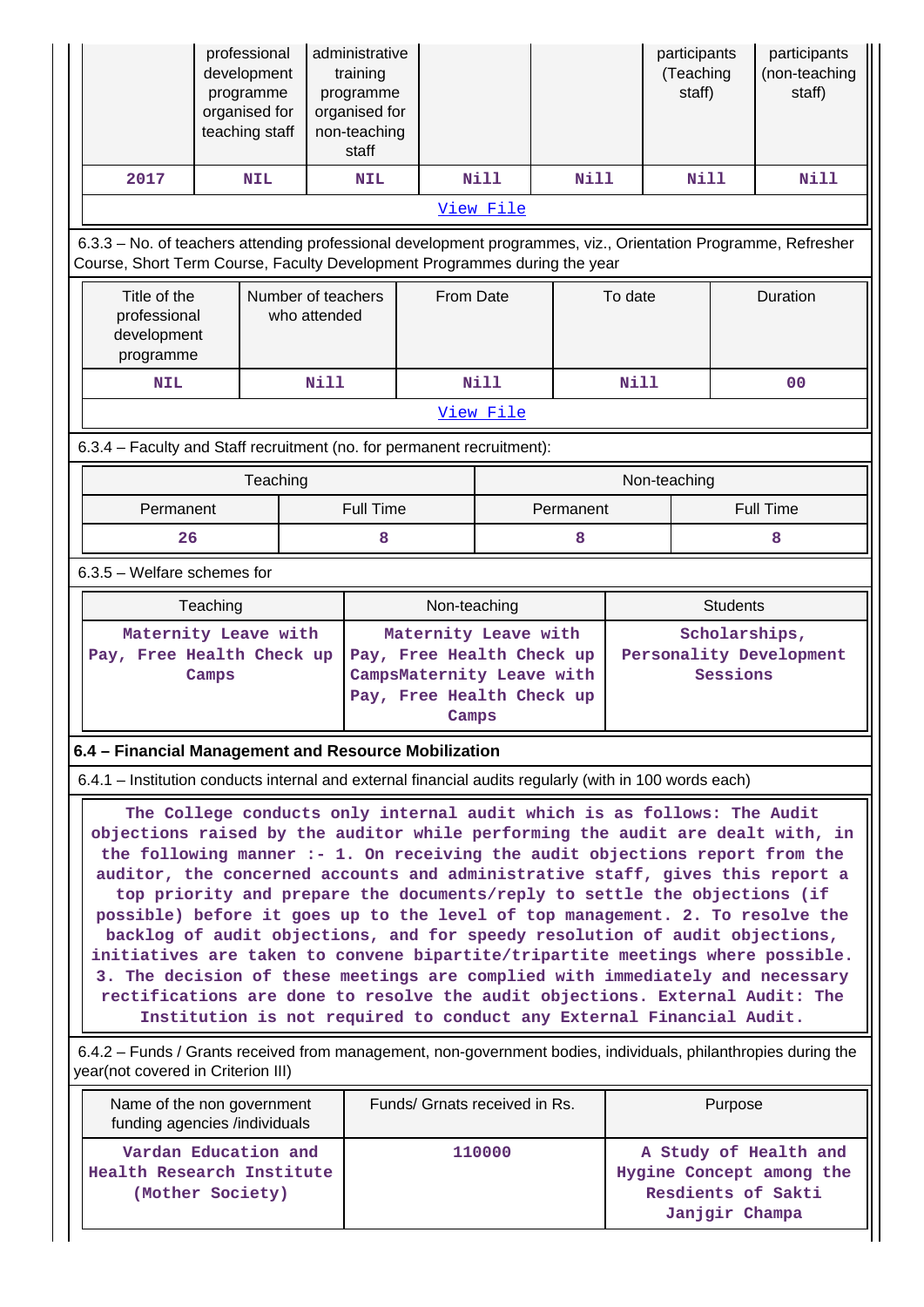|                                                                                                                                                                                                                                                                                                                                                         |                                                                             |                       | View File                              |                    |                                                                             |  |  |  |  |  |
|---------------------------------------------------------------------------------------------------------------------------------------------------------------------------------------------------------------------------------------------------------------------------------------------------------------------------------------------------------|-----------------------------------------------------------------------------|-----------------------|----------------------------------------|--------------------|-----------------------------------------------------------------------------|--|--|--|--|--|
|                                                                                                                                                                                                                                                                                                                                                         | 6.4.3 - Total corpus fund generated                                         |                       |                                        |                    |                                                                             |  |  |  |  |  |
| 160000                                                                                                                                                                                                                                                                                                                                                  |                                                                             |                       |                                        |                    |                                                                             |  |  |  |  |  |
| 6.5 - Internal Quality Assurance System                                                                                                                                                                                                                                                                                                                 |                                                                             |                       |                                        |                    |                                                                             |  |  |  |  |  |
| 6.5.1 - Whether Academic and Administrative Audit (AAA) has been done?                                                                                                                                                                                                                                                                                  |                                                                             |                       |                                        |                    |                                                                             |  |  |  |  |  |
| <b>Audit Type</b>                                                                                                                                                                                                                                                                                                                                       |                                                                             | External<br>Internal  |                                        |                    |                                                                             |  |  |  |  |  |
|                                                                                                                                                                                                                                                                                                                                                         | Yes/No                                                                      | Agency                |                                        | Yes/No             | Authority                                                                   |  |  |  |  |  |
| Academic                                                                                                                                                                                                                                                                                                                                                | <b>No</b>                                                                   |                       | Nill                                   | Yes                | <b>PRINCIPAL</b>                                                            |  |  |  |  |  |
| Administrative                                                                                                                                                                                                                                                                                                                                          | <b>No</b>                                                                   |                       | <b>Nill</b><br>Yes<br><b>PRINCIPAL</b> |                    |                                                                             |  |  |  |  |  |
| 6.5.2 – Activities and support from the Parent – Teacher Association (at least three)                                                                                                                                                                                                                                                                   |                                                                             |                       |                                        |                    |                                                                             |  |  |  |  |  |
| Parents Teacher meetings are held to assess the academic process of students,<br>Parents are informed timely regarding the performance attendance of students.                                                                                                                                                                                          |                                                                             |                       |                                        |                    |                                                                             |  |  |  |  |  |
| 6.5.3 – Development programmes for support staff (at least three)                                                                                                                                                                                                                                                                                       |                                                                             |                       |                                        |                    |                                                                             |  |  |  |  |  |
|                                                                                                                                                                                                                                                                                                                                                         |                                                                             | Swachh Bharat Abhiyan |                                        |                    | Sexual Harassment at Workplace, Play on Beti Bachao Beti Padhao and Play on |  |  |  |  |  |
| 6.5.4 – Post Accreditation initiative(s) (mention at least three)                                                                                                                                                                                                                                                                                       |                                                                             |                       |                                        |                    |                                                                             |  |  |  |  |  |
| with internal and external support. 2. College is recognized under 2F 12B for<br>receiving grants from UGC for research projects. 3. Enhanced the use of ICT by<br>faculty in the teaching learning process. 4. Initiatives for green campus,<br>Barrier free campus for person with disabilities.<br>6.5.5 - Internal Quality Assurance System Details |                                                                             |                       |                                        |                    |                                                                             |  |  |  |  |  |
|                                                                                                                                                                                                                                                                                                                                                         |                                                                             |                       |                                        |                    |                                                                             |  |  |  |  |  |
|                                                                                                                                                                                                                                                                                                                                                         | a) Submission of Data for AISHE portal<br>b) Participation in NIRF          |                       |                                        | Yes                |                                                                             |  |  |  |  |  |
|                                                                                                                                                                                                                                                                                                                                                         | c)ISO certification                                                         |                       |                                        | NO<br>Yes          |                                                                             |  |  |  |  |  |
|                                                                                                                                                                                                                                                                                                                                                         | d)NBA or any other quality audit                                            |                       |                                        | No                 |                                                                             |  |  |  |  |  |
| 6.5.6 - Number of Quality Initiatives undertaken during the year                                                                                                                                                                                                                                                                                        |                                                                             |                       |                                        |                    |                                                                             |  |  |  |  |  |
| Year                                                                                                                                                                                                                                                                                                                                                    | Name of quality                                                             | Date of               | <b>Duration From</b>                   | <b>Duration To</b> | Number of                                                                   |  |  |  |  |  |
| initiative by IQAC<br>conducting IQAC<br>participants<br>National<br>2017<br>04/09/2017<br>04/09/2017<br>04/09/2017<br>15<br>Seminar on<br>"Teacher<br>Education<br>-Issues and<br>Challenges<br>"by IQAC                                                                                                                                               |                                                                             |                       |                                        |                    |                                                                             |  |  |  |  |  |
| 2017                                                                                                                                                                                                                                                                                                                                                    | A Workshop<br>on Drama and<br>Art in<br>Education by<br>Ms. Barkha<br>Singh | 16/10/2017            | 16/10/2017                             | 16/10/2017         | 18                                                                          |  |  |  |  |  |
| 2017                                                                                                                                                                                                                                                                                                                                                    | A Workshop<br>on Art of                                                     | 18/12/2017            | 18/12/2017                             | 18/12/2017         | 15                                                                          |  |  |  |  |  |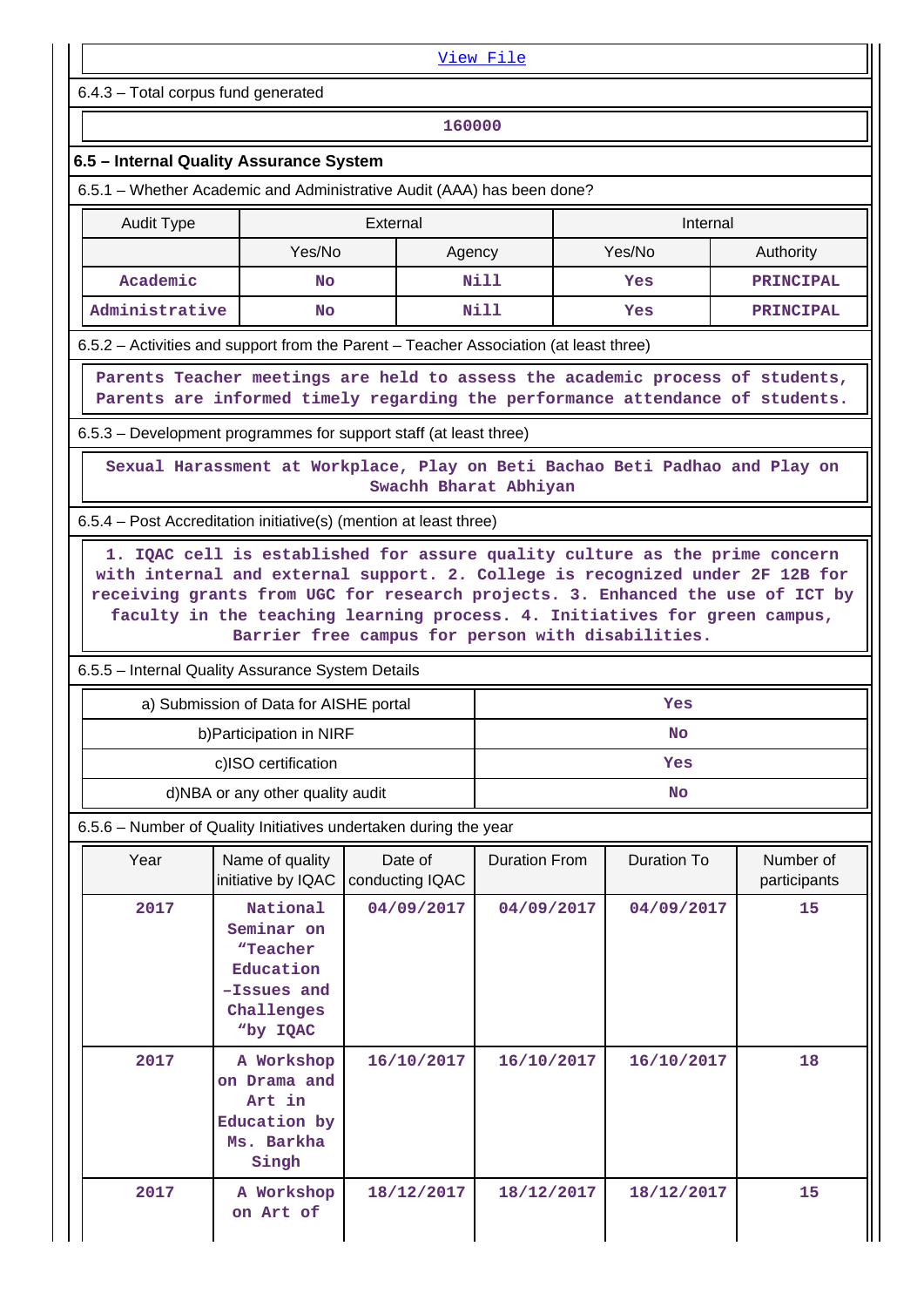|       |                                                                                                             |                                                     | Living by<br>Mr. A P<br>Singh                        |  |                                                                                              |            |                                        |                       |                            |   |                            |
|-------|-------------------------------------------------------------------------------------------------------------|-----------------------------------------------------|------------------------------------------------------|--|----------------------------------------------------------------------------------------------|------------|----------------------------------------|-----------------------|----------------------------|---|----------------------------|
|       | 2017                                                                                                        |                                                     | An<br>extension<br>lecture on<br>Micro<br>English by |  | 01/01/2018                                                                                   | 01/01/2018 |                                        | 01/01/2018            |                            |   | 20                         |
|       |                                                                                                             |                                                     | Mr. Akash                                            |  |                                                                                              |            |                                        |                       |                            |   |                            |
|       |                                                                                                             |                                                     | Gadhewal                                             |  |                                                                                              | View File  |                                        |                       |                            |   |                            |
|       | <b>CRITERION VII - INSTITUTIONAL VALUES AND BEST PRACTICES</b>                                              |                                                     |                                                      |  |                                                                                              |            |                                        |                       |                            |   |                            |
|       | 7.1 - Institutional Values and Social Responsibilities                                                      |                                                     |                                                      |  |                                                                                              |            |                                        |                       |                            |   |                            |
| year) | 7.1.1 - Gender Equity (Number of gender equity promotion programmes organized by the institution during the |                                                     |                                                      |  |                                                                                              |            |                                        |                       |                            |   |                            |
|       | Title of the<br>programme                                                                                   |                                                     | Period from                                          |  | Period To                                                                                    |            |                                        |                       | Number of Participants     |   |                            |
|       |                                                                                                             |                                                     |                                                      |  |                                                                                              |            |                                        | Female                |                            |   | Male                       |
|       | Sexual<br>Harassment<br><b>Awareness</b><br>Programme                                                       |                                                     | 17/08/2017                                           |  |                                                                                              | 22/08/2017 |                                        | 60                    |                            | 5 |                            |
|       | National<br>Youth Day                                                                                       |                                                     | 12/01/2018                                           |  |                                                                                              | 12/01/2018 |                                        | 75                    |                            |   | 5                          |
|       | International<br>Women Day                                                                                  |                                                     | 19/02/2018                                           |  |                                                                                              | 19/02/2018 |                                        | 80                    |                            |   | $6\overline{6}$            |
|       |                                                                                                             |                                                     |                                                      |  | 7.1.2 - Environmental Consciousness and Sustainability/Alternate Energy initiatives such as: |            |                                        |                       |                            |   |                            |
|       |                                                                                                             |                                                     |                                                      |  | Percentage of power requirement of the University met by the renewable energy sources        |            |                                        |                       |                            |   |                            |
|       |                                                                                                             |                                                     |                                                      |  | 10                                                                                           |            |                                        |                       |                            |   |                            |
|       |                                                                                                             | 7.1.3 - Differently abled (Divyangjan) friendliness |                                                      |  |                                                                                              |            |                                        |                       |                            |   |                            |
|       |                                                                                                             | Item facilities<br>Physical facilities              |                                                      |  | Yes/No<br>Yes                                                                                |            | Number of beneficiaries<br><b>Nill</b> |                       |                            |   |                            |
|       |                                                                                                             | Provision for lift                                  |                                                      |  | <b>No</b>                                                                                    |            | Nill                                   |                       |                            |   |                            |
|       |                                                                                                             | Ramp/Rails                                          |                                                      |  | Yes                                                                                          |            | Nill                                   |                       |                            |   |                            |
|       | <b>Braille</b><br>Software/facilities                                                                       |                                                     |                                                      |  | <b>No</b>                                                                                    |            | <b>Nill</b>                            |                       |                            |   |                            |
|       | <b>Rest Rooms</b>                                                                                           |                                                     |                                                      |  | Yes                                                                                          |            | <b>Nill</b>                            |                       |                            |   |                            |
|       | Special skill<br>development for<br>differently abled<br>students                                           |                                                     |                                                      |  | <b>No</b>                                                                                    |            |                                        |                       | Nill                       |   |                            |
|       |                                                                                                             | Any other similar<br>facility                       |                                                      |  | No                                                                                           |            | Nill                                   |                       |                            |   |                            |
|       |                                                                                                             | 7.1.4 - Inclusion and Situatedness                  |                                                      |  |                                                                                              |            |                                        |                       |                            |   |                            |
|       | Year                                                                                                        | Number of<br>initiatives to                         | Number of<br>initiatives                             |  | Date                                                                                         | Duration   |                                        | Name of<br>initiative | <b>Issues</b><br>addressed |   | Number of<br>participating |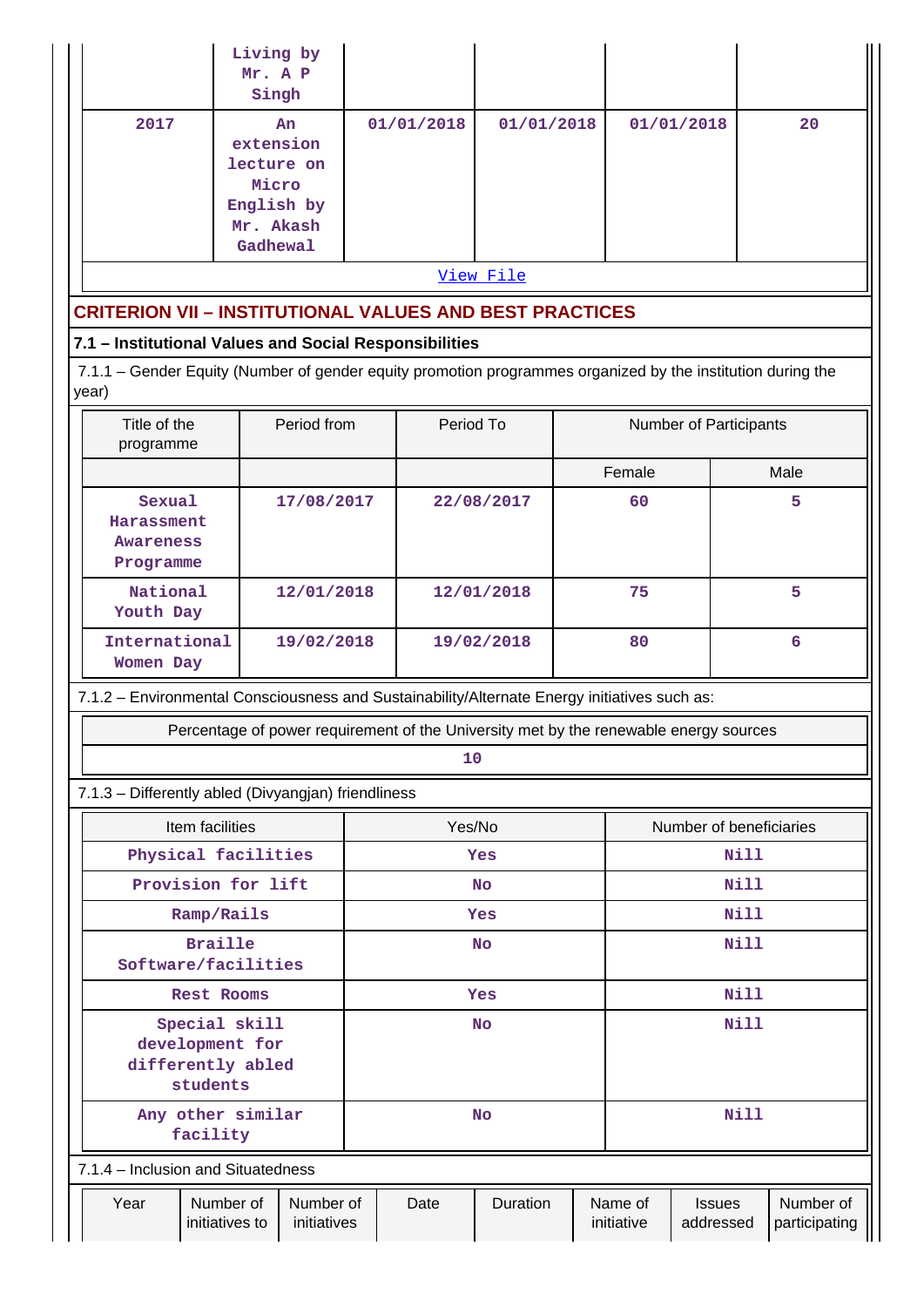|                                | address<br>locational<br>advantages<br>and disadva<br>ntages | taken to<br>engage with<br>and<br>contribute to<br>local<br>community |                     |            |  |                                                               |                                                                                                                                                                                                                                                                                                                                                                                                                                                                                            | students<br>and staff |  |
|--------------------------------|--------------------------------------------------------------|-----------------------------------------------------------------------|---------------------|------------|--|---------------------------------------------------------------|--------------------------------------------------------------------------------------------------------------------------------------------------------------------------------------------------------------------------------------------------------------------------------------------------------------------------------------------------------------------------------------------------------------------------------------------------------------------------------------------|-----------------------|--|
| 2017                           | 5                                                            | 5                                                                     | 02/10/2<br>018      | 07         |  | <b>SWACHH</b><br><b>BHARAT</b><br><b>ABHIYAN</b>              | <b>Awareness</b><br>Program<br>for Local<br>People of<br>the<br>village,<br>teachers<br>and<br>students                                                                                                                                                                                                                                                                                                                                                                                    | 6                     |  |
| 2017                           | 5                                                            | 5                                                                     | 30/10/2<br>017      | 05         |  | Anti<br>Drug<br>rally<br>under<br>buddy<br>group<br>Programme | <b>Awareness</b><br>rally for<br>local<br>villagers<br>and<br>students<br>of the<br>Institute                                                                                                                                                                                                                                                                                                                                                                                              | 6                     |  |
|                                |                                                              |                                                                       |                     | View File  |  |                                                               |                                                                                                                                                                                                                                                                                                                                                                                                                                                                                            |                       |  |
|                                |                                                              |                                                                       |                     |            |  |                                                               | 7.1.5 - Human Values and Professional Ethics Code of conduct (handbooks) for various stakeholders                                                                                                                                                                                                                                                                                                                                                                                          |                       |  |
| <b>Title</b>                   |                                                              |                                                                       | Date of publication |            |  |                                                               | Follow up(max 100 words)                                                                                                                                                                                                                                                                                                                                                                                                                                                                   |                       |  |
| code of conduct of<br>student  |                                                              |                                                                       | 19/06/2017          |            |  |                                                               | code of conduct of<br>different teaching and<br>non-teaching for the<br>shyam shiksha<br>mahavidyalaya, sakti is<br>printed in small booklet<br>which is handed over to<br>the students during the<br>orientation week after<br>their admission. it is<br>also displayed on the<br>website of the college.<br>during the orientation<br>week faculty explained<br>them and made them to<br>understand and observe<br>the code of conduct as<br>long as they are student<br>of the college. |                       |  |
| code of conduct of<br>teachers |                                                              |                                                                       |                     | 19/06/2017 |  |                                                               | code of conduct of<br>different teaching and<br>non-teaching for the<br>shyam shiksha<br>mahavidyalaya, sakti is<br>printed in small booklet<br>which is handed over to<br>the teachers during the                                                                                                                                                                                                                                                                                         |                       |  |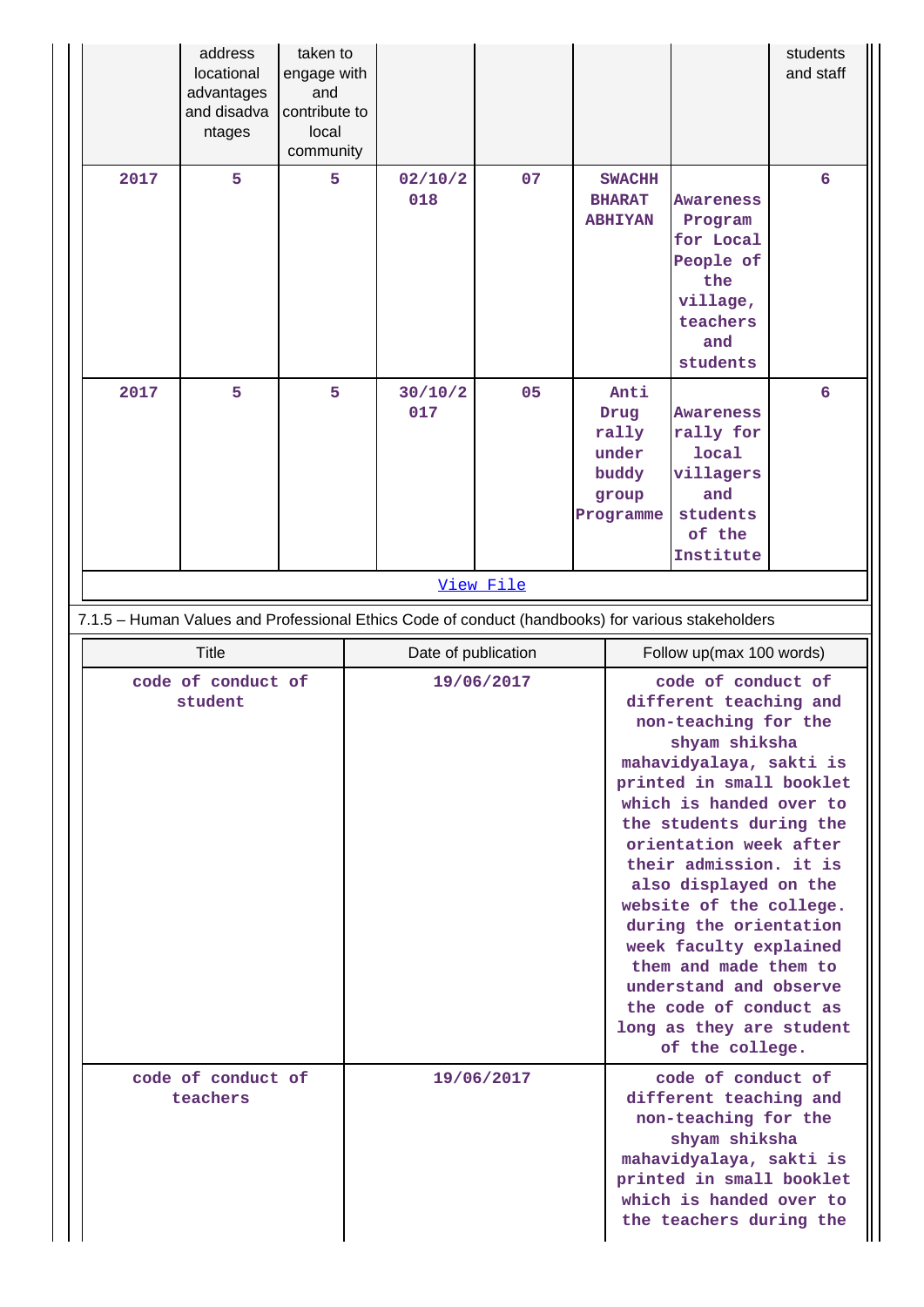|                                                                           |                                            |            |  | orientation week after<br>their admission. it is<br>also displayed on the<br>website of the college.<br>during the orientation<br>week faculty explained<br>them and made them to                                                                                                                                                                                                                                                                                                                                      |  |  |
|---------------------------------------------------------------------------|--------------------------------------------|------------|--|------------------------------------------------------------------------------------------------------------------------------------------------------------------------------------------------------------------------------------------------------------------------------------------------------------------------------------------------------------------------------------------------------------------------------------------------------------------------------------------------------------------------|--|--|
|                                                                           |                                            |            |  | understand and observe<br>the code of conduct as<br>long as they are teacher<br>of the college.                                                                                                                                                                                                                                                                                                                                                                                                                        |  |  |
| code of conduct of<br>principal                                           |                                            | 19/06/2017 |  | code of conduct of<br>different teaching and<br>non-teaching for the<br>shyam shiksha<br>mahavidyalaya, sakti is<br>printed in small booklet<br>which is handed over to<br>the principal during the<br>orientation week after<br>their admission. it is<br>also displayed on the<br>website of the college.<br>during the orientation<br>week faculty explained<br>them and made them to<br>understand and observe<br>the code of conduct as<br>long as they are<br>principal of the college.                          |  |  |
| code of conduct of non-<br>teaching staff                                 |                                            | 19/06/2017 |  | code of conduct of<br>different teaching and<br>non-teaching for the<br>shyam shiksha<br>mahavidyalaya, sakti is<br>printed in small booklet<br>which is handed over to<br>the non-teaching staff<br>during the orientation<br>week after their<br>admission. it is also<br>displayed on the website<br>of the college. during<br>the orientation week<br>faculty explained them<br>and made them to<br>understand and observe<br>the code of conduct as<br>long as they are non-<br>teaching staff of the<br>college. |  |  |
| 7.1.6 - Activities conducted for promotion of universal Values and Ethics |                                            |            |  |                                                                                                                                                                                                                                                                                                                                                                                                                                                                                                                        |  |  |
| Activity                                                                  | <b>Duration From</b><br><b>Duration To</b> |            |  | Number of participants                                                                                                                                                                                                                                                                                                                                                                                                                                                                                                 |  |  |
| Yoga Day<br>Celebration                                                   | 21/06/2018<br>21/06/2018                   |            |  | 81                                                                                                                                                                                                                                                                                                                                                                                                                                                                                                                     |  |  |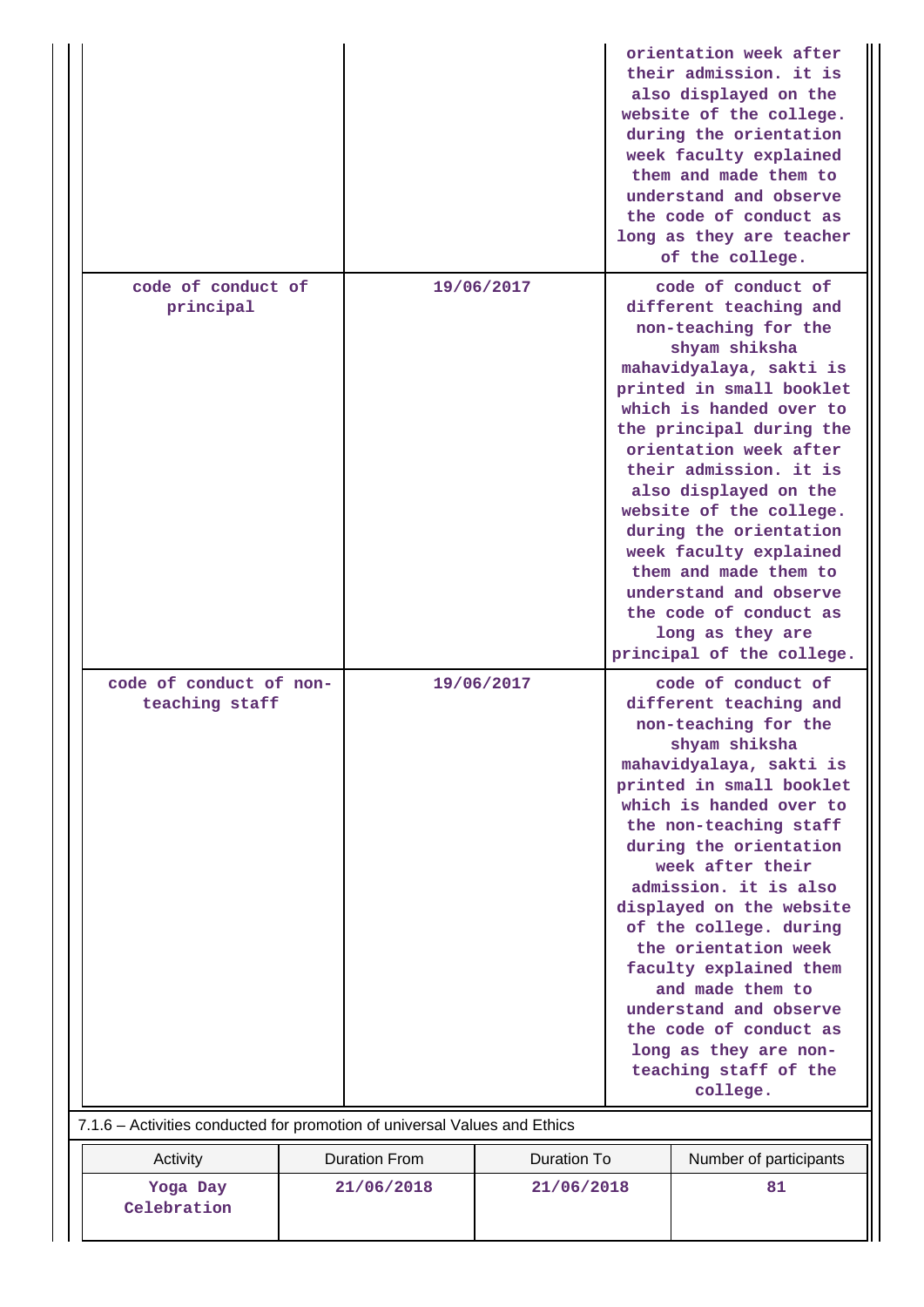| Human Rights<br>(Value Added<br>Course)        | 04/04/2018 | 10/12/2018 | 25 |  |  |  |  |
|------------------------------------------------|------------|------------|----|--|--|--|--|
| Ethics in<br>Education (Value<br>Added Course) | 11/04/2018 | 16/04/2018 | 25 |  |  |  |  |
| Yoga And<br>Meditation (Value<br>Added Course) | 18/04/2018 | 23/04/2018 | 25 |  |  |  |  |
| View File                                      |            |            |    |  |  |  |  |

7.1.7 – Initiatives taken by the institution to make the campus eco-friendly (at least five)

 **a) Recycling of paper - using rough paper b) New laptop bought in exchange of old laptop for faculty members c) More trees/grass planted in the campus d) Rain harvesting system cleaning on regular time intervals e) No use of plastics inside the campus- paper plates and glasses in canteen and in college pantry steel/glass utensils are used.**

#### **7.2 – Best Practices**

7.2.1 – Describe at least two institutional best practices

 **Describe at least two institutional best practices Upload details of two best practices successfully implemented by the institution as per NAAC format in your institution website, provide the link**

 Upload details of two best practices successfully implemented by the institution as per NAAC format in your institution website, provide the link

https://www.shyamcollege.in/naac/achievement-profile.pdf

#### **7.3 – Institutional Distinctiveness**

 7.3.1 – Provide the details of the performance of the institution in one area distinctive to its vision, priority and thrust in not more than 500 words

 **GOAL To ensure that academic calendar should followed and complete the syllabus accordingly. To encourage teachers to adapt to technological advancements including ICT adoption in class room teaching. To ensure the peer is tutoring and Cooperative learning. To ensure percentage will improved semester wise and enhance the number of ranks bagged by the institute at the university level examinations. THE CONTEXT Division of the syllabus in different section have always keeping in the mind by the teacher, unit test class test are planned accordingly. If teachers find it difficult to keep pace with the techno – savvy pupil learners, the peer tutoring and cooperative teaching will take place in the regular classroomit will beneficial for the teacher and as well as for the students. It has become essential for the teachers to adopt to the latest pedagogic styles and include ICT in class room teaching. To avoid mismatch between the pupil learner and the teacher handling varieties of tools available for teaching – learning the peer tutoring and cooperative teaching helps at various stages of teaching. The PRACTICE Students got information of overall academic year by the information handbook and institution website The teaching – learning committee along with the head of the Institute monitor the pace of coverage of the syllabus. Teachers upgraded their knowledge and engaged in various faculty development programme to enhance their knowledge and skill in teaching. Informal feedback is obtained from students regarding the content delivery by different teachers. Students evaluation is done with the help of assignments, tests,classroom behavior, attendance and project works. Different resource rooms and ICT lab communication lab are available to teach the future teachers how to teach in the classroom. Computer experts and other expert staff**